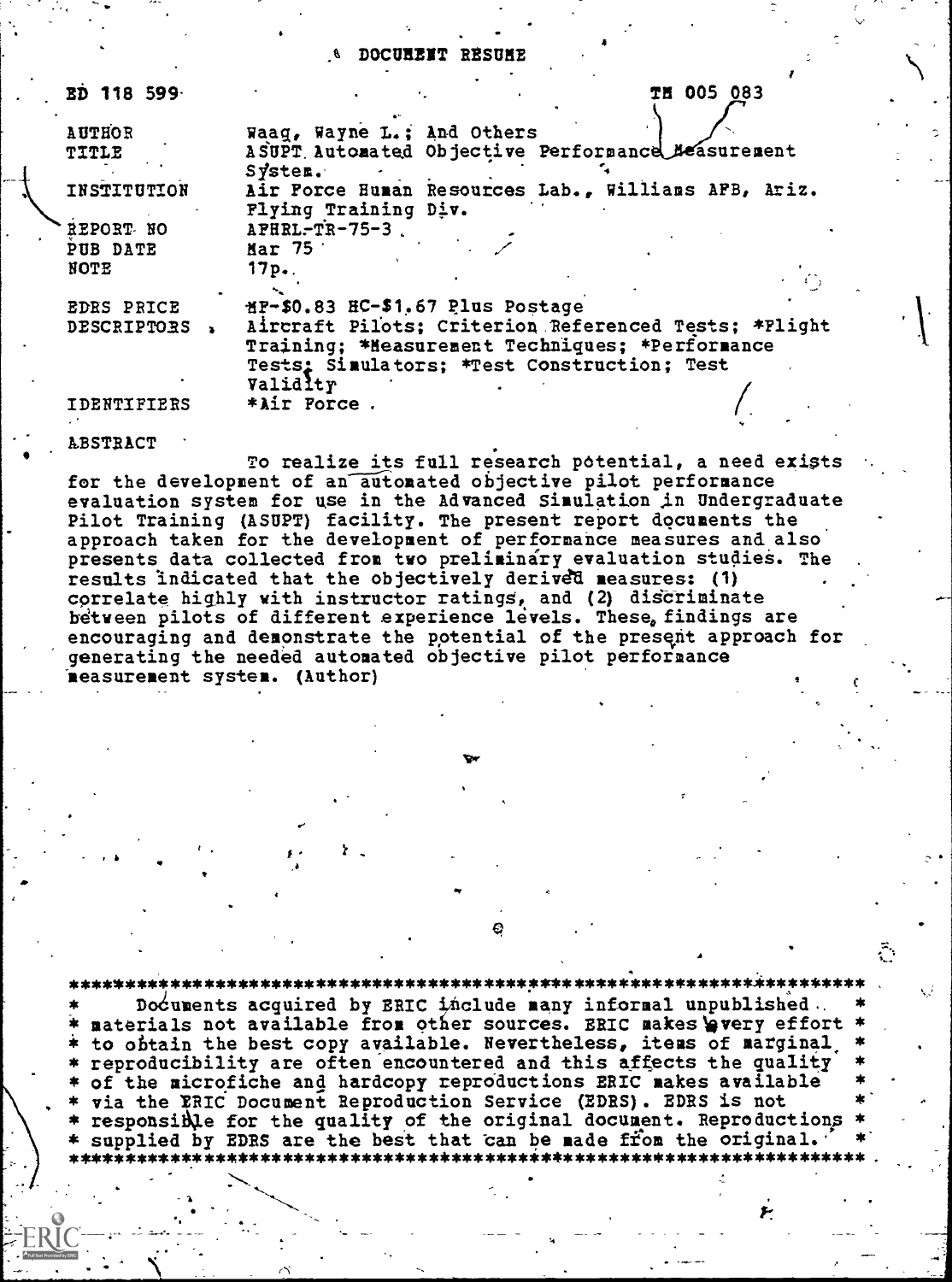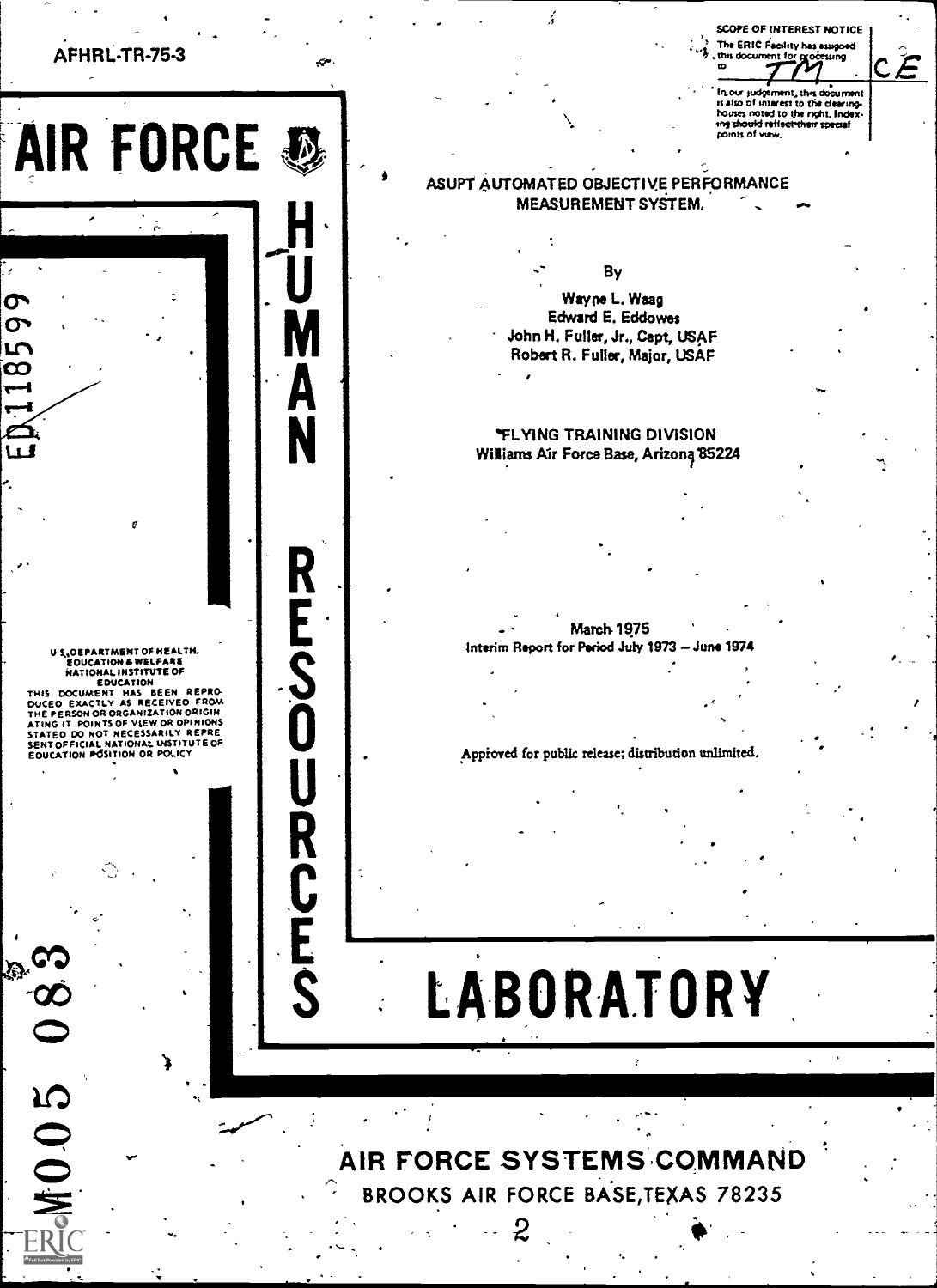NOTICE

()

When US Government drawings, specifications, or other data are used for any \_purpose other than a definitely related Government procurement operation, the Government thereby, incurs no responsibility nor any obligation whatsoever, and the fact that the Government may have formulated, furnished, or in any way supplied the said drawings, specifications, or other data is not to be regarded by implication or otherwise, as in any manner licensing the holder or any other person or corporation, or conveying any rights or permission to manufacture, use, or sell any patented invention that may in any way be related thereto.

This interim report was submitted by Flying Training Division, Air Force Human Resources Laboratory, Williams Air Force Base, Arizona 85224, under project '1123, with Hq Air Force Human' Resources Laboratory (AFSC), Brooks Air Force Base, Texas 78235.

This report has been reviewed and cleated for open publication and/or public release by the appropriate Office of Information (01) in accordance with AFR 190-17 and DoDD 5230.9. There is no objection to unlimited distribution of this report to the public at large, or by DDC to the National Technical Information Service (NTIS).

This technical report has been reviewed and is approved.

WILLIAM V. FLAGIN, Technical Director  $\cdot$ Flying Training Division

Approved for publication.

 $\mathbf{r}$ 

**State State** 

HAROLD E. FISCHER, Colonel, USAF **Commander**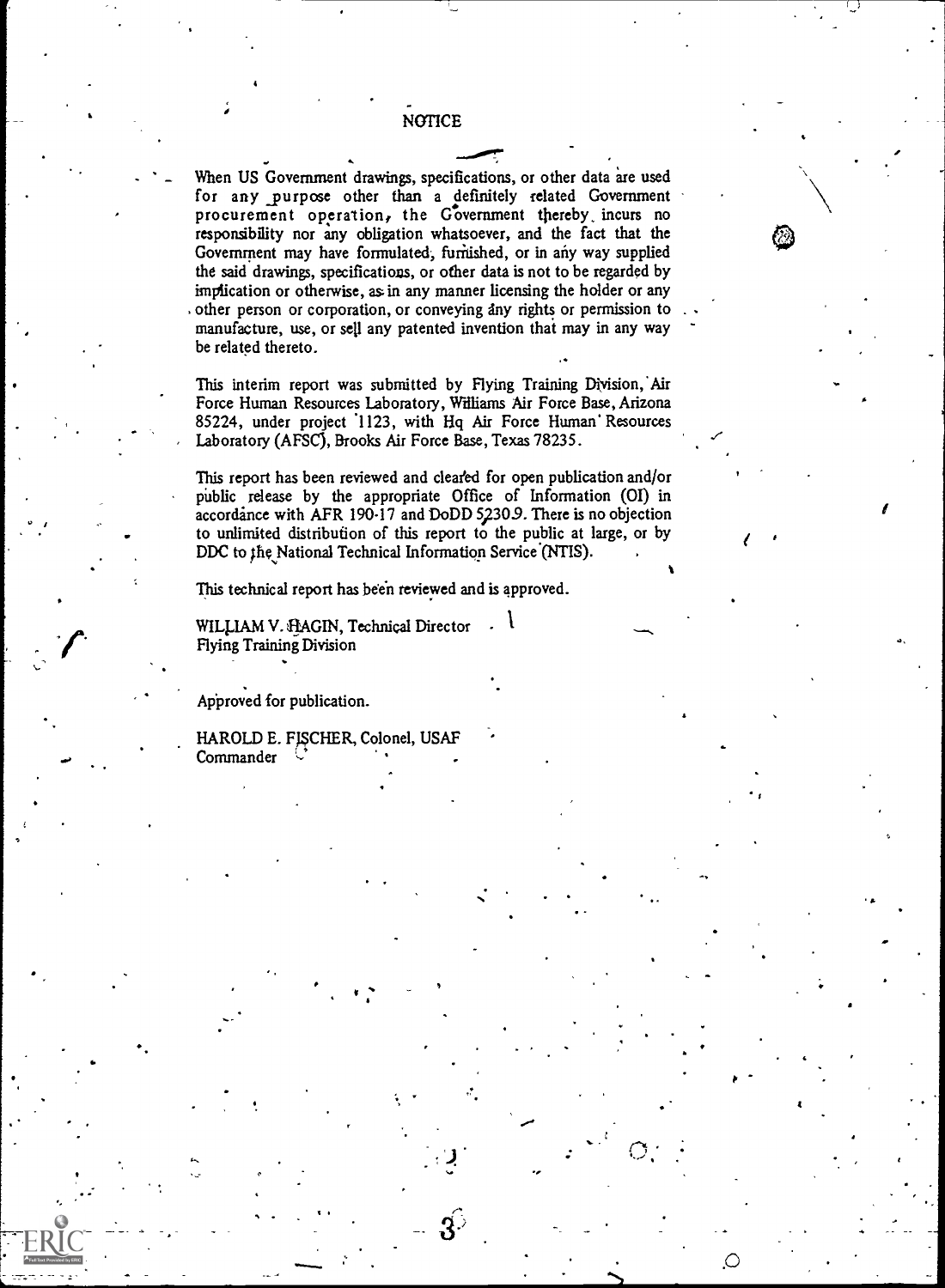|                                                                                                                                                                                                                       | SECURITY CLASSIFICATION OF THIS PAGE (When Data Entered) |                                                                  |
|-----------------------------------------------------------------------------------------------------------------------------------------------------------------------------------------------------------------------|----------------------------------------------------------|------------------------------------------------------------------|
| REPORT DOCUMENTATION PAGE                                                                                                                                                                                             |                                                          | <b>READ INSTRUCTIONS</b><br>BEFORE COMPLETING FORM               |
| 1. REPORT NUMBER                                                                                                                                                                                                      | 2. GOVT ACCESSION NO.                                    | 3. RECIPIENT'S CATALOG NUMBER                                    |
| AFHRL-TR-75-3                                                                                                                                                                                                         |                                                          |                                                                  |
| 4. TITLE (and Subtitle)                                                                                                                                                                                               |                                                          | 5. TYPE OF REPORT & PERIOD COVERED                               |
| ASUPT AUTOMATED OBJECTIVE PERFORMANCE                                                                                                                                                                                 |                                                          | Interim                                                          |
| MEASUREMENT SYSTEM                                                                                                                                                                                                    |                                                          | July 1973 - June 1974<br><b>6. PERFORMING ORG. REPORT NUMBER</b> |
|                                                                                                                                                                                                                       |                                                          |                                                                  |
| $7.$ AUTHOR(e)                                                                                                                                                                                                        |                                                          | 8. CONTRACT OR GRANT NUMBER(a)                                   |
| 'John H. Fuller, Jr.<br>Wayne L. Waag                                                                                                                                                                                 |                                                          |                                                                  |
| Edward E. Eddowes<br>Robert R. Fuller                                                                                                                                                                                 |                                                          |                                                                  |
|                                                                                                                                                                                                                       |                                                          |                                                                  |
| 9. PERFORMING ORGANIZATION NAME AND ADDRESS<br>Flying Training Division                                                                                                                                               |                                                          | 10. PROGRAM ELEMENT. PROJECT, TASK<br>AREA & WORK UNIT NUMBERS   |
| Air Force Human Resources Laboratory                                                                                                                                                                                  |                                                          | 62703F                                                           |
| Williams Air Force Base, Arizona 85224                                                                                                                                                                                |                                                          | . 11230108                                                       |
| 11. CONTROLLING OFFICE NAME AND ADDRESS.                                                                                                                                                                              |                                                          | 12. REPORT DATE                                                  |
| Hq Air Force Human Resources Laboratory (AFSC)                                                                                                                                                                        |                                                          | <b>March 1975</b>                                                |
| Brooks Air Force Base, Texas 78235                                                                                                                                                                                    |                                                          | 13. NUMBER OF PAGES<br>16                                        |
| 14. MONITORING AGENCY NAME & ADDRESS(if different from Controlling Office)                                                                                                                                            |                                                          | 15. SECURITY CLASS. (of this report)                             |
|                                                                                                                                                                                                                       |                                                          |                                                                  |
|                                                                                                                                                                                                                       |                                                          | Unclassified                                                     |
|                                                                                                                                                                                                                       |                                                          | 154. DECLASSIFICATION/DOWNGRADING<br>SCHEDULE                    |
| 16. DISTRIBUTION STATEMENT (of this Report)                                                                                                                                                                           |                                                          |                                                                  |
|                                                                                                                                                                                                                       |                                                          |                                                                  |
|                                                                                                                                                                                                                       |                                                          |                                                                  |
| Approved for public release; distribution unlimited.                                                                                                                                                                  |                                                          |                                                                  |
|                                                                                                                                                                                                                       |                                                          |                                                                  |
|                                                                                                                                                                                                                       |                                                          |                                                                  |
| 17. DISTRIBUTION STATEMENT (of the ebstract entered in Block 20, if different from Report)                                                                                                                            |                                                          |                                                                  |
|                                                                                                                                                                                                                       |                                                          |                                                                  |
|                                                                                                                                                                                                                       |                                                          |                                                                  |
|                                                                                                                                                                                                                       |                                                          | $\cdots$                                                         |
|                                                                                                                                                                                                                       |                                                          |                                                                  |
|                                                                                                                                                                                                                       |                                                          |                                                                  |
|                                                                                                                                                                                                                       |                                                          |                                                                  |
|                                                                                                                                                                                                                       |                                                          |                                                                  |
| 19. KEY WOROS (Continue on reverse side if necessary and identify by block number)                                                                                                                                    |                                                          |                                                                  |
| pilot performance measurement                                                                                                                                                                                         |                                                          |                                                                  |
| · proficiency measurement                                                                                                                                                                                             |                                                          |                                                                  |
| pilot evaluation                                                                                                                                                                                                      |                                                          |                                                                  |
| objective measurement                                                                                                                                                                                                 |                                                          |                                                                  |
|                                                                                                                                                                                                                       |                                                          |                                                                  |
| 20. ABSTRACT (Continue on reverse<br>$_{H}$ need                                                                                                                                                                      | and reentily by block number)                            |                                                                  |
|                                                                                                                                                                                                                       |                                                          |                                                                  |
|                                                                                                                                                                                                                       |                                                          |                                                                  |
| To realize its full research potential a need exists for the development of an automated objective pilot<br>performance evaluation system for use in the Advanced Sfraulation in Undergraduate Pilot Training (ASUPT) |                                                          |                                                                  |
| facility. The present report documents the approach taken for the development of performance measures and also                                                                                                        |                                                          |                                                                  |
| presents data collected from two preliminary evaluation studies. The results indicated that the objectively derived                                                                                                   |                                                          |                                                                  |
| measures. (1) correlate highly with instructor ratings, and (2) discriminate between pilots of different experience                                                                                                   |                                                          |                                                                  |
| levels. These findings are encouraging and demonstrate the potential of the present approach for generating the                                                                                                       |                                                          |                                                                  |
| needed automated objective pilot performance measurement system.                                                                                                                                                      |                                                          |                                                                  |
| EDITION OF 1 NOV 65 IS OBSOLETE                                                                                                                                                                                       |                                                          |                                                                  |
| <b>1 JAN 73</b>                                                                                                                                                                                                       | Unclassified<br>URITY CLASSIFIE                          |                                                                  |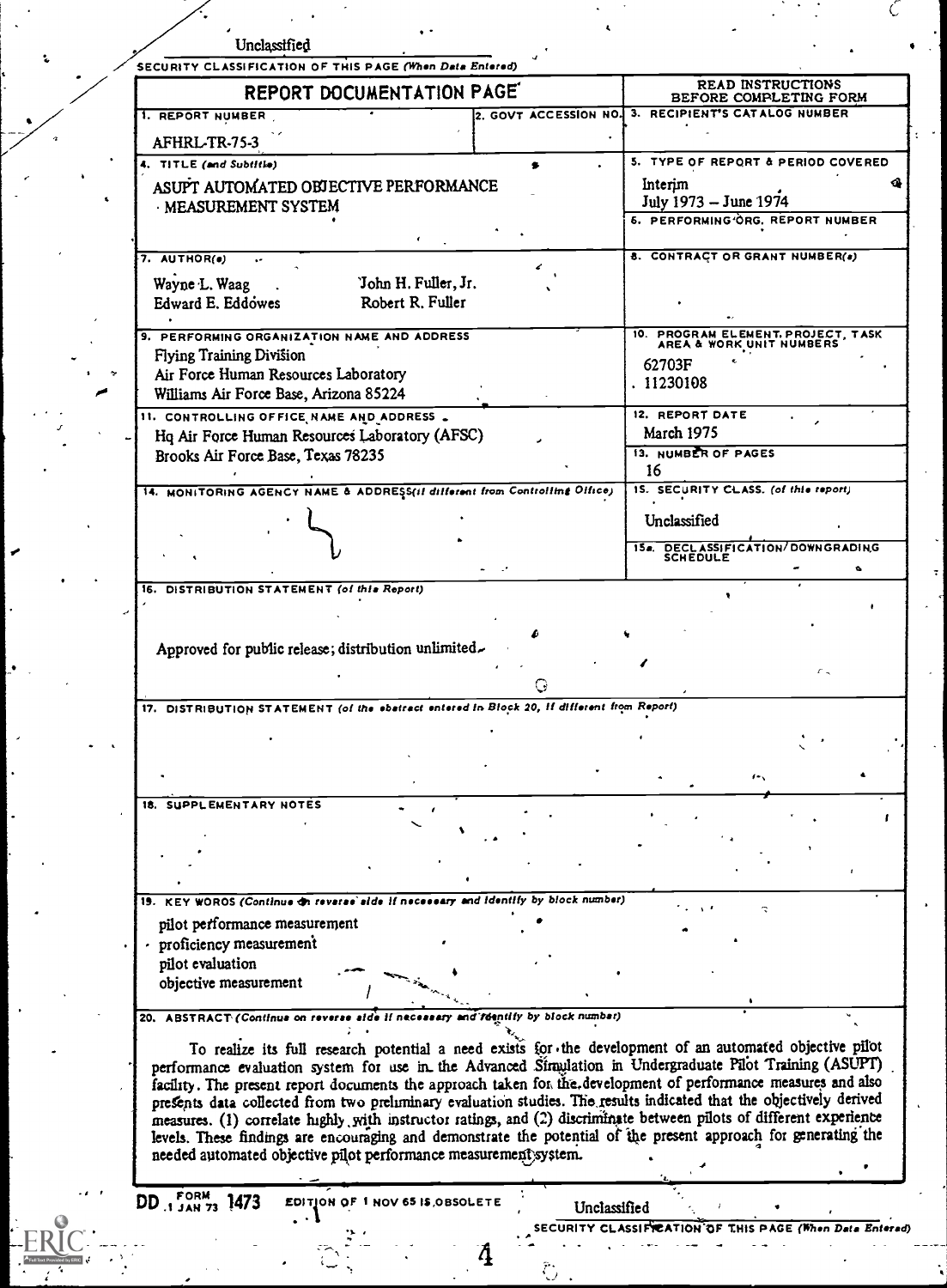4.

ep.

#### Problem

The Advanced Simulation in Undergraduate Pilot Training (ASUPT) facility, is designed to be a research device capable of providing answers regarding the hardware design and effective use of flight simulators. Using state-of-the-art motion and visual systems, the relationship between simulator fidelity and training effectiveness, as well as the applicability of advanced training concepts are to be investigated. Since ASUPT was designed to be a research simulator, the development of an adequate performance measurement 'system becomes-the foundation of the proposed program of research.

## Approach

One of the salient characteristics of flying is that it is criterion-directed. The execution of any maneuver requires that a certain definable objective be met. The degree to which these objectives are met would appear to represent an adequate description of performance. In other words, a cnterion-referenced approach to .objective performance measurement is proposed. Consequently, for each maneuver, the criterion objectives must be defined in terms of parameters available within, the simulator., Using this,. approach, a set of performance measures can be generated for each of the maneuvers to be flown in ASUPT.

#### Results

To evaluate the potential of the proposed approach, two preliminary studies were conducted. Measuges were generated for seven basic instrument maneuvers of varying levels of difficulty. Phots of different experience levels flew these maneuvers and were evaluated by experienced instructor pilots. The results indicated that. (1) instructor pilots were consistent in their subjective evaluations,  $(2)$  the objective measures correlated highly with the subjective evaluations, and (3) the objective measures discriminated between pilots of different experience levels.

#### **Implications**

/ '

for the state of the state of the state of the state of the state of the state of the state of the state of th<br>The state of the state of the state of the state of the state of the state of the state of the state of the st

The data suggest the approach taken to be a viable one. The basic assumptions of the measurement scheme were corroborated by the data. The results. (1) suggest instructor evaluations represent a useful criterion for developing objective measures, (2) indicate the objectively derived 'measures possess a high degree of validity, and (3) provide some insight into the manner in which instructors assign grades. Potentially fruitful areas of further research are discussed.

1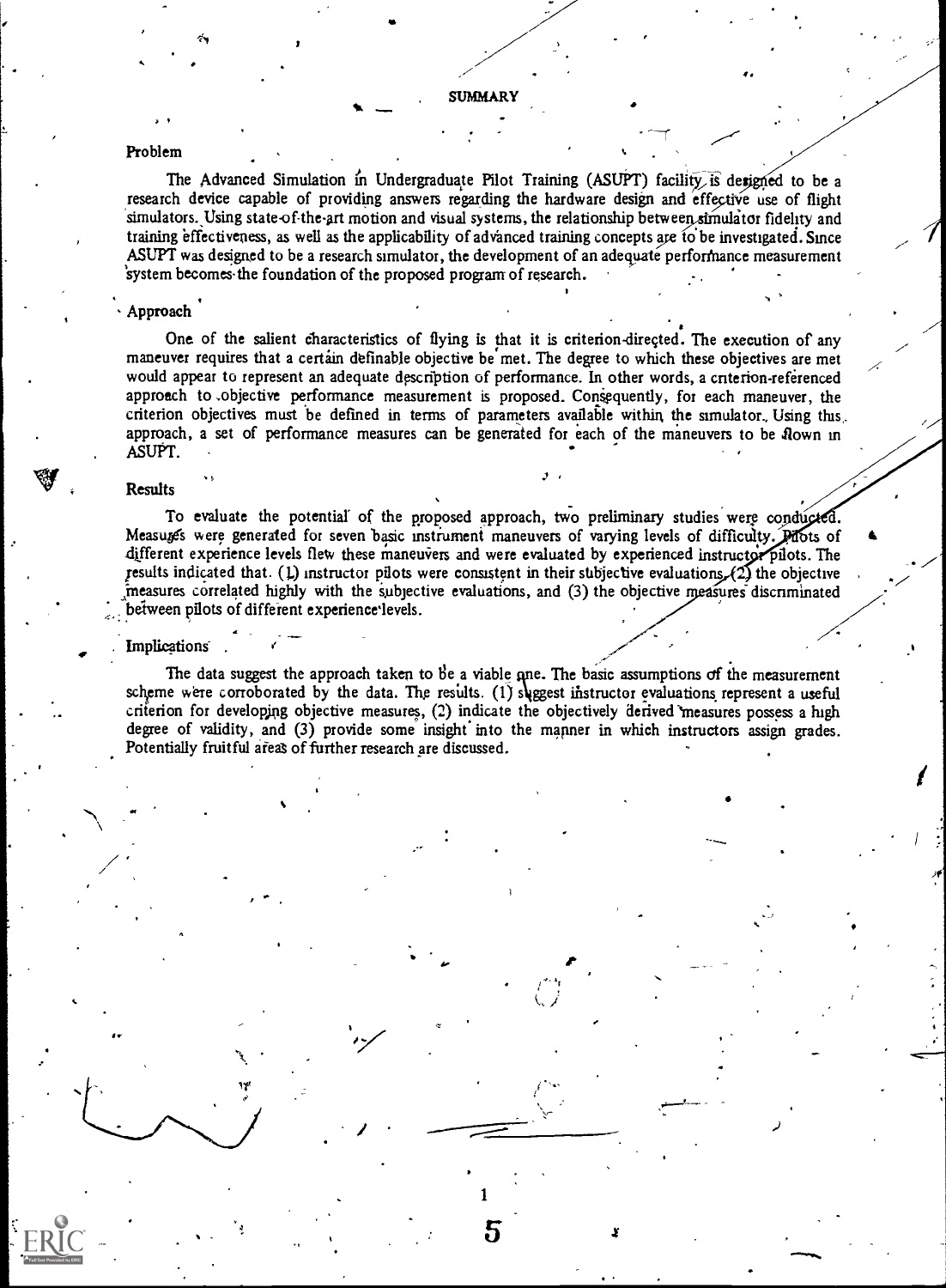This document represents a portion of the research program on Project 1123, Flying Training Development, Dr William V. Hagin, Project Scientist; Task 112301, Development of Performance Measurement Techniques for Air Force Flying Training, Dr Wayne L. Waag, Task Scientist; being carried out by the Air Force Human Resources Laboratofy, Flying Tiaining Division, Williams Air Force Base, Arizona.

1

 $2<sub>1</sub>$ 

6

V

PREFACE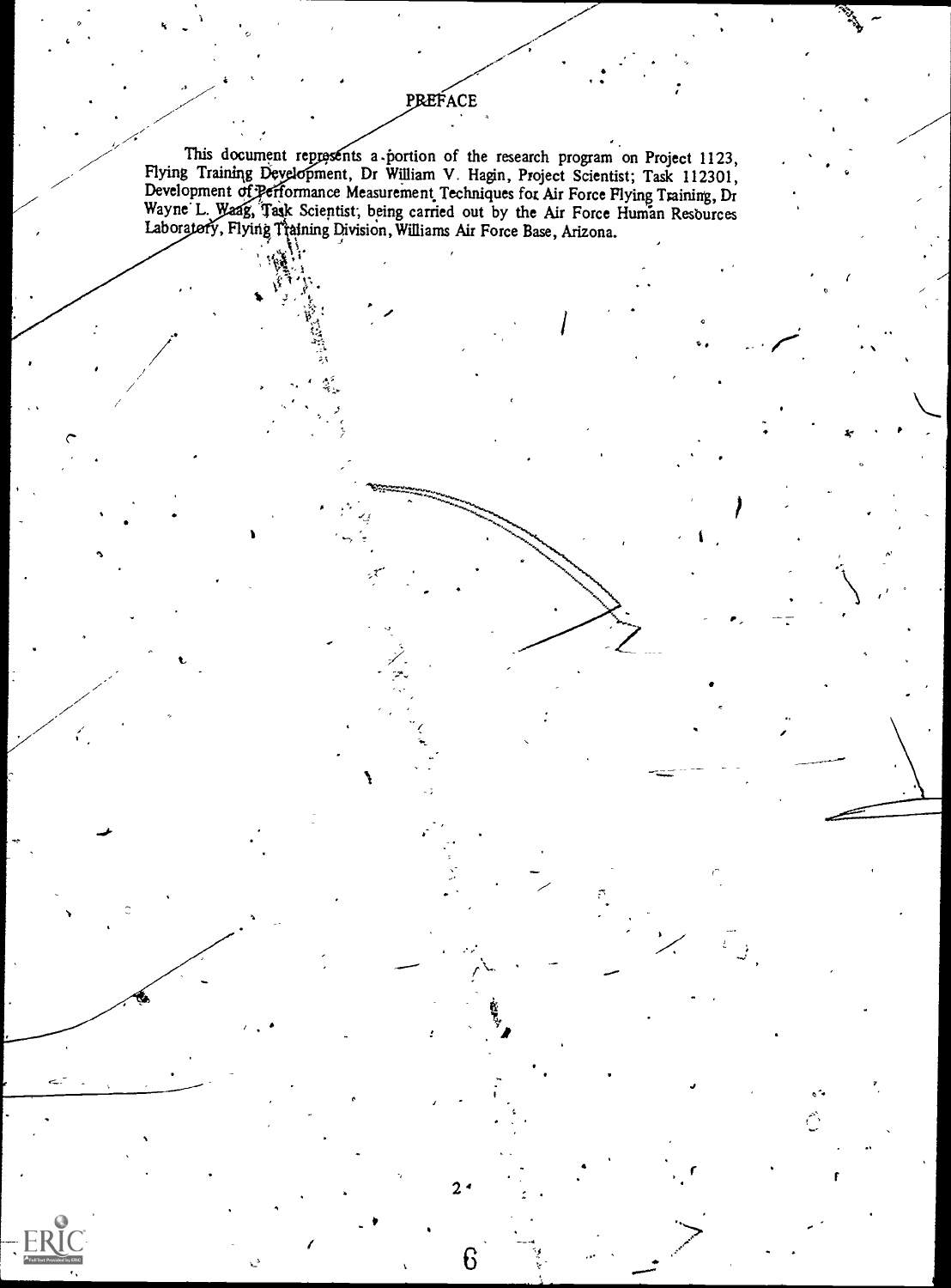# TABLE OF CONTENTS

Ÿ

# LIST OF TABLES

| <b>Fable</b>   |                                                                                         | Page |
|----------------|-----------------------------------------------------------------------------------------|------|
|                | Comparison of Instructor Judgments at Cockpit and Console "                             |      |
| $\mathbf{2}^-$ | Correlations of Objective Performance Measures With Instructor Evaluations              |      |
|                | Prediction of Overall Instructor Pilot Ratings For Straight and Level 8                 |      |
|                |                                                                                         |      |
| 5.             |                                                                                         |      |
| 6.             | Correlations of Objective Measures with Instructor Ratings for Study II 11              |      |
|                | Descriptive Statistics of Objective Measures for Each Rating Category 12                |      |
|                | $\sqrt{8}$ Comparison of Objective Measures for Experienced and Inexperienced Filots 13 |      |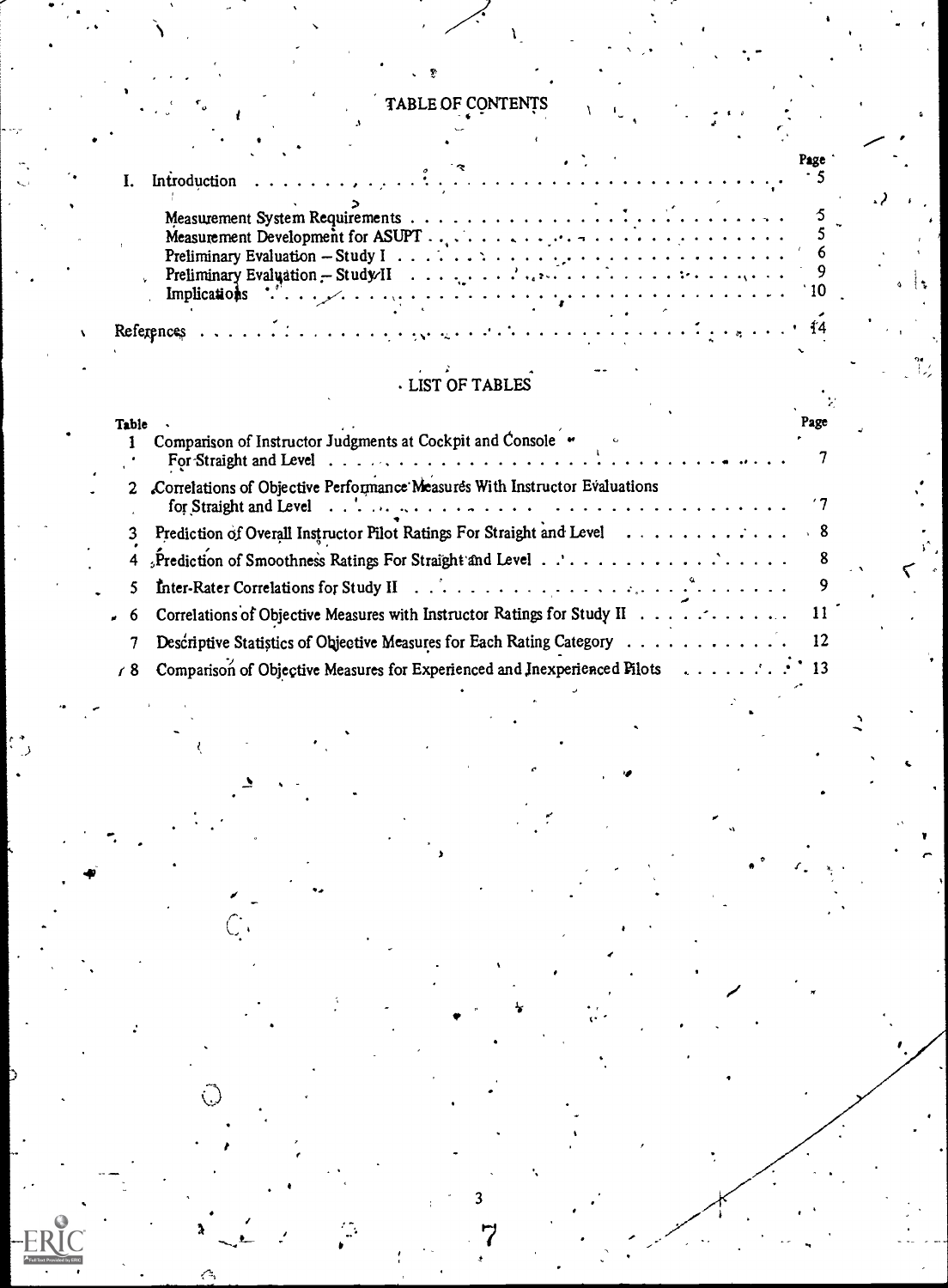#### ASUPT AUTOMATED OBJECTIVE PERFORMANCE MEASUREMENT SYSTEM

### L INTRODUCTION

f

research device capable of providing answers regarding both the hardware design and effective use of flight The Advanced Simulation in Undergraduate Pilot Training (ASUPT) facility is designed to be a simulators. Using state-of-the-art motion and visual systems, the relationship between simulator fidelity and the training effectiveness of these systems, as well as the applicability of advanced training concepts are to be investigated. Since ASUPT is designed to be a research simulator, the development of an adequate performance measurement system becomes an essential component of the research program. This report documents 'the approach to performance measurement systeni development which has been taken and presents the results of two brief validation studies.

#### Measurement System Requirements

The criterion for evaluating a flight simulation device is its training effectiveness. From past evidence indicating positive transfer effects, it is assumed that performance in the simulator will be positively related to 'performance in the aircraft. As a result, the thrust of the present effort is to develop measures which reflect performance in the simulator. In addition, it is possible'to use pilot performance in the simulator as a criterion against which to investigate alternative simulator hardware configurations and training strategies.

One of the salient characteristics of flying is that it is eriterion-directed. For the execution of any maneuver or sequence of maneuvers there are definable objectives which must be accomplished. The degree to which these objectives are met represents an adequate description of performance. In other words, a criterion-referenced approach to pilot performance forms the basis for the present effort. Following such an approach, it is apparent that the definition of criterion objectives is of foremost importance. Within the context of measurement development for ASUPT, the critical question is whether these criterion objectives can be stated in terms of parameters available within the simulator. In other words, can behavioral objectives be defined in terms of the state of the simulated aircraft and control inputs of the pilot?

. Aside from the requirement to define performance in terms of observable behavioral objectives, there are other constraints which are applicable. The first is parsimony in the selection of simulator parameters to be sampled. Criterion objectives are to be defined using as few parameters as possible. Furthermore, they are to be sampled and analyzed on a real-time basis so that the resulting measurement and feedback are immediate. Since measurement will be an integral part of training students in ASUPT, it is also 'necessary that the resulting output be meaningful and easily interpreted by both instructors and students.

In summary, a criterion-referenced approach to measurement system development is to be pursued within the constraints of the following requirements:

1. Measures Will assess the degree to which' the criterion-objectives are met.

Measures will reflect only the most salient characteristics of performance.

Measures will be meaningful and interpretable to the user-the student and instructor pilot.

Measures will be generated.on a real-time basis so that feedback is immediate.

#### Measurement Development for ASUPT

i

Although the criterion-referenced approach represents the rationale for present developmental efforts, a further set of assumptions have guided implementation on ASUPT.

1. "Measurement system development parallels skill acquisition in the student pilot. Since student pilots acquire flying skills in a hierarchical fashion, measurement development should proceed in a similar manner. Simply stated, a building block approach is assumed in which measurements for basic flying skills are the flist to be implemented.

2. The focus of the measurement system is the individual flight maneuvers. This level of measurement seams to be most consistent with present flying training syllabuses.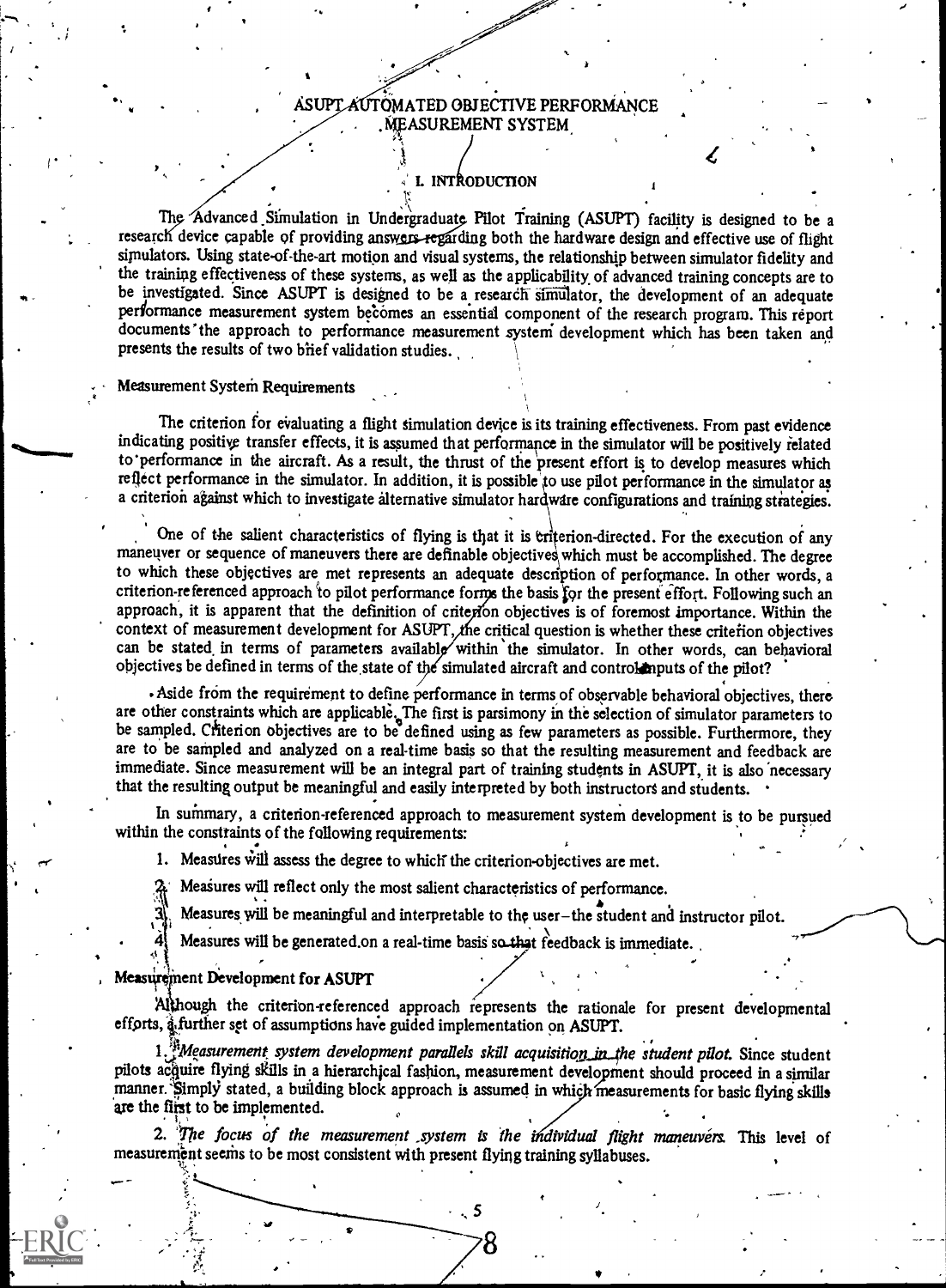3. Maneuvers can be conceptualized as integrated sequences of steady states and transitions. The fundamental Tlight attitudes plus transitions from one attitude to another form the conceptual segments for most maneuvers (Meyer, Laveson, Weissman, & Eddowes, 1974). It is necessary to define behavioral objectives for each segment since they are likely to differ from one to another.

<sup>4</sup> 4. Maneuver performance can be evaluated by two sets of parameters-those reflecting the state of the aircraft and those reflecting the control inputs of the pilot. Superior performance is assumed to manifest three characteristics: (a) accomplishing the criterion objectives as defined by the aircraft state parameters, (b) avoiding excessive rates and acceleration forces so that the maneuver is executed smoothly, and (c) accomplishing these objectives with the least amount of effort, that is, by minimizing control inputs.

5. The evaluation of performance for a given parameter involves a comparison of the obtained value with some ideal value. For parameters reflecting aircraft state, the deviation from the ideal provides an index of error. Since the ideal is seldom attained, it is more realistic to define acceptable performance in terms of an empirically determined tolerance band about the ideal value. For parameters reflecting smoothness and control inputs, the adapted ideal represents a performance level characteristic of the highly experienced pilot.

6. The implementation of the measurement system requires four phases of development: (a) definition of criterion objective in terms of a candidate set of simulator parameters, (b) evaluation of the proposed set of measure collection of normative data using students as they progress through the training program.

#### Preliminary Evaluation - Study I

In keeping with the approach outlined previously, the first maneuver for which measures were developed was straight-and-level flight. Since the criterion objectives for this maneuver are well-defined--maintain constant altitude, airspeed and heading-it was felt that an evaluation of its measurement scheme would provide a good starting place to determine whether the approach held promise. Any performance assessment system, if it is valid, should have at least two characteristics. First, it should bear a positive relationship to expert opinion regarding the quality of performance. Second, it should reliably discriminate between subjects having differing levels of experience. The demonstration of such construct validity seemed necessary for the evaluation of the present measurement scheme.

Using the pre-programming capability in ASUPT, a simple test scenario was developed. (1) initialize the simulator to 15,000 feet, 160 knots, heading 090 degrees, (2) unfreeze the simulator and allow 10 seconds for the pilot to "settle down," (3) sample selected parameters for one minute, and (4) freeze the simulator. The parameters sampled were altitude, airspeed, heading, stick movement, throttle movement, elevator stick force, pitch rate, pitch acceleration, roll rate, roll accelerations, vertical velocity, and ertical acceleration. Mean deviation and root-mean-square (RMS) deviations were computed for altitude, air speed, heading, and stick force. RMS scores were computed for the remaining parameters.<br>A seven-point rating form was devel

evaluations. Five items were to be rated: (1) altitude control, (2) airspeed control, (3) heading control, (4) over-all level of performance, and (5) smoothness. For each evaluation, two raters were used—one inside the cockpit and another at the console who only observed the repeater instruments. In this manner, an estimate of inter-rater reliability could be computed.

Subjects for the initial evaluation were 12 Air Force employees (Flying Training Division, Air Force Human Resources Laboratory) and one student pilot. Piloting experience ranged from zero to 8,000+ hours. Each subject was Three instructor pilots were used as raters and were randomly alternated between the cockpit and console.<br>All missions were flown using full motion and G-seat. Of the total 65 runs, one was lost due to system failure.

The means of the cockpit and console ratings, along with their correlations, are presented in Table 1.<br>The high intercorrelations suggest the instructors to be highly consistent in their ratings. It is interesting to<br>note the rater inside the cockpit. In any case, the high intercorrelations suggest the ratings to be a reliable criterion against which to validate the objective measures.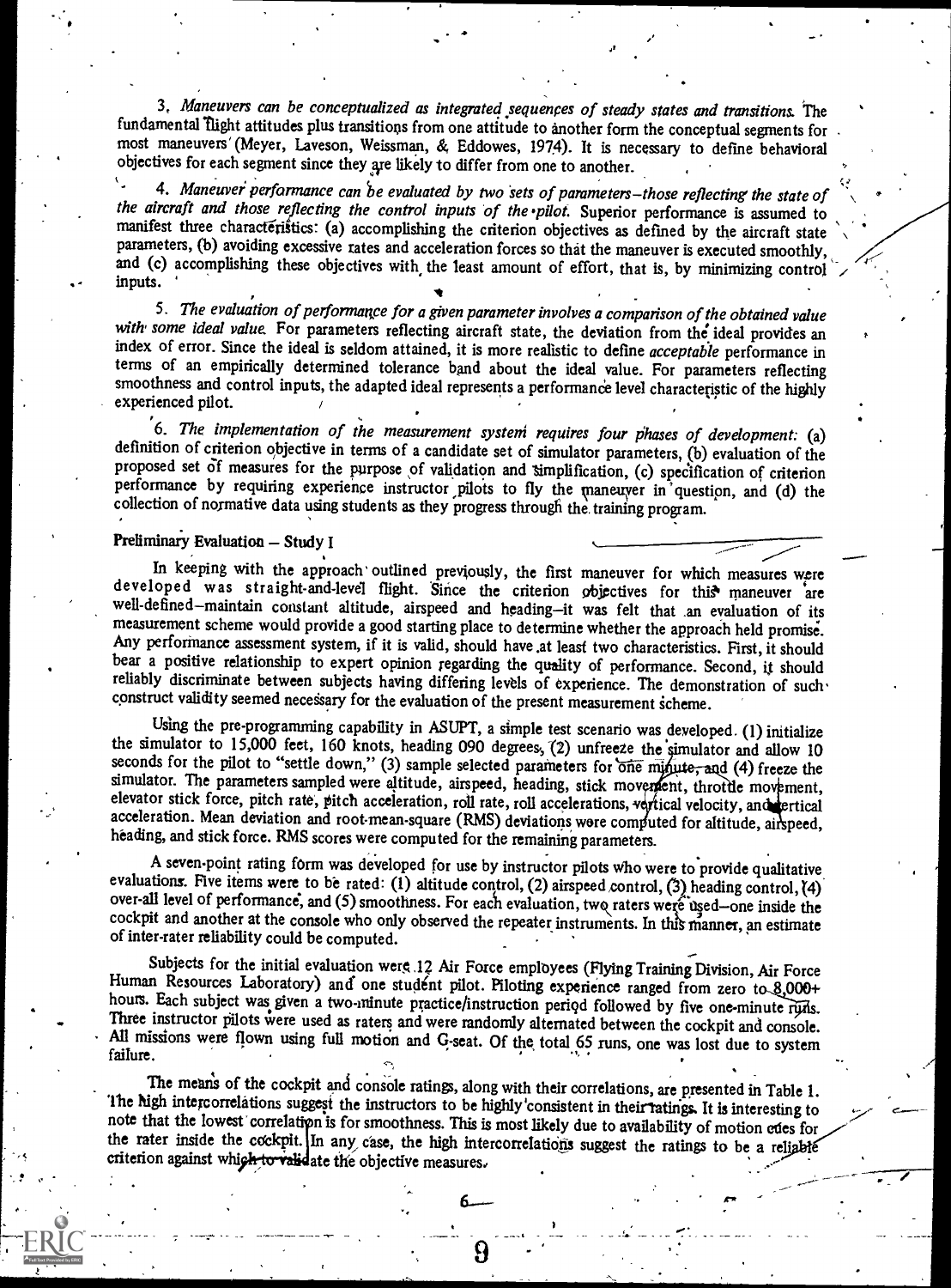| Measure                                                                                        | Mean<br>CockPit                                | Mean<br>Cansale                                | Inter-Rater<br>Correlation                     |  |
|------------------------------------------------------------------------------------------------|------------------------------------------------|------------------------------------------------|------------------------------------------------|--|
| Altitude Control<br>Heading Control<br>Airspeed Control<br><b>Overall Rating</b><br>Smoothness | 4.7458<br>4.7627<br>4.5424<br>4.6271<br>4.4574 | 4.7031<br>4.6562<br>4.7344<br>4.6719<br>4.6250 | .8722<br>.9257<br>$.8535 -$<br>0.9109<br>.6297 |  |

#### Table 1. Comparison of Instructor Judgments at Cockpit and Console. For Straight and Level

The next step was to determine whether the objectively derived measures would reliably predict the instructor ratings. The adopted criteria were the overall rating and smoothness rating. Table 2 presents the .correlations between the objectively derived measures of performance and these instructor evaluations for both the cockpit and console raters. A glance at these results suggest several things. First, the correlations between the measures and instructor evaluations are fairly consistent for both the cockpit and console ratings. Second, and most importantly, substantial relationships exist between a number of the objectively derived measures and the instructor pilot (IP) subjective evaluations. Third, the measure RMS vertical velocity predicted both criteria quite well. These findings were highly encouraging-suggesting that these objectively derived measures do relate to the Instructor's evaluation of performance.

> Table 2. Correlations of Objective Performance Measures With Instructor Evaluations for Straight and Level

|                           |           |           | Overall Rating |           | <b>Smoothness Rating</b> |
|---------------------------|-----------|-----------|----------------|-----------|--------------------------|
| Measure                   |           | Cockpit   | Console        | Cockpit   | Console                  |
|                           |           |           |                |           |                          |
| Mean Altitude Error       |           | $-.6492$  | $-.7238$       | $-.4645$  | $-.4834$                 |
| Mean Airspeed Error       |           | .5826     | .6515          | .4365     | .4331                    |
| Mean Heading Error        |           | $-.5075$  | $-.5134$       | $-.4729$  | $-.5253$                 |
| RMS Altitude              |           | $-.7803$  | $-.8348$       | $-.5750$  | $-.6071$                 |
| RMS Airpeed               |           | $-.7690$  | $-.7739$       | $-.5678$  | $-.6193$                 |
| <b>RMS</b> Heading        |           | $-.6393$  | $-6498$        | $-.5931$  | $-.6941$                 |
| Mean Stick Force          |           | .2740     | .3859          | .3717     | .3560                    |
| <b>RMS Stick Force</b>    |           | $-.4434$  | $-.3101$       | $-.3249$  | $-.2639$                 |
| <b>RMS Stick Movement</b> |           | $-.0098*$ | $-.0237*$      | $-.2789$  | $-.3369$                 |
| YRMS Throttle Movement    |           | $-.1643*$ | $-.1855*$      | $-.3320$  | $-.3028$                 |
| RMS Pitch Rate .          |           | $-.3168$  | $-0.2625$      | $-.5019$  | $-.5036$                 |
| RMS Pitch Acceleration    |           | $.0781*$  | $.1277*$       | $-.2006*$ | $-.1586*$                |
| RMS Roll Rate             |           | $-.0371*$ | $-.0500*$      | $-.0365*$ | $\sqrt{0931*}$           |
| RMS Roll Acceleration     | $\lambda$ | $-.1527*$ | $-.0976*$      | .0145*    | .0009*                   |
| RMS Vertical Velocity     |           | $-.7737$  | $-.7560$<br>¥. | $-.7004$  | $-.7277.$                |
| RMS Vertical Acceleration |           | $-.4172$  | $-0.3770$      | $-4663$   | $-.5194$                 |
|                           |           |           |                |           |                          |

\* Nonsignificant.'

Using a forward selection multiple regression procedure, subsets of variables were selected which were predictive of the criterion. An iterative procedure was used wherein variables were added to the prediction equation until the increment in explained variance became statistically nonsignificant. At this point, the variables in the prediction equation were eliminated from the predictor set and the procedure. repeated. In this manner multiple sets of predictors were defined. The criteria adopted were the overall rating and smoothness rating obtained from within the cockpit. Using the equations developed against the cockpit ratings, an attempt was made to predict the ratings obtained at the console. The results of these analyses are presented in Tables 3 and 4.

7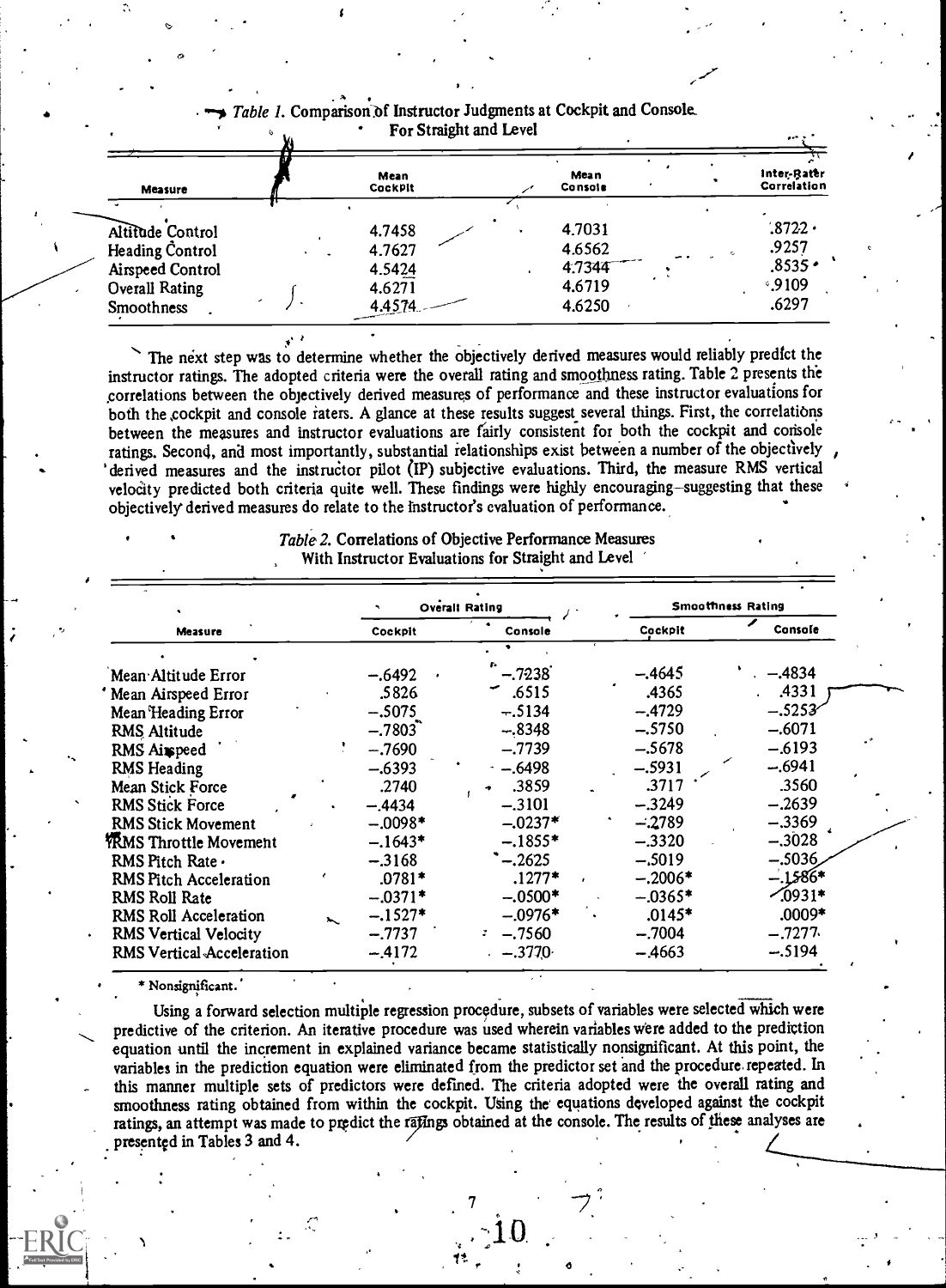| Measure                      |          | Cockpit | Console |
|------------------------------|----------|---------|---------|
|                              | Set 1    |         |         |
| RMS Altitude                 |          | .9066   | .9044   |
| Mean Altitude Error          |          |         |         |
| Mean Stick Force             |          |         |         |
| RMS Throttle Movement        |          |         |         |
|                              | Set 2    |         |         |
| <b>RMS Vertical Velocity</b> |          | .8839.  | .8867   |
| RMS Airspeed                 |          |         |         |
| <b>RMS Stick Movement</b>    |          |         |         |
| <b>RMS Pitch Rate</b>        |          |         |         |
|                              | Set $3c$ |         |         |
| <b>RMS</b> Heading           |          | .8303   | .8178   |
| Mean Airspeed Error          |          |         |         |
| RMS Stick Force              |          |         |         |
| RMS Pitch Acceleration       |          |         |         |
| RMS Vertical Acceleration    |          |         |         |
|                              | Set 4    |         |         |
| Mean Heading Error           |          | .5075   | .5134   |

.

# Table 3. Prediction of Overall Instructor Pilot Ratings For Straight and Level

---

#### Table 4. Prediction of Smoothness Ratings For Straight and Level

| Measure                                                                | Cockpit        | Console<br><b>b</b> + |
|------------------------------------------------------------------------|----------------|-----------------------|
|                                                                        | Set 1          |                       |
| <b>RMS Vertical Velocity</b><br><b>RMS Throttle Movement</b>           | .7926          | .300                  |
| RMS Altitude<br>RMS Pitch Rate                                         |                |                       |
| RMS Heading<br>Mean Altitude Error                                     | Set 2<br>.7155 | .7086                 |
| RMS Pitch Acceleration                                                 | Set 3          |                       |
| RMS Airspeed<br><b>RMS Vertical Velocity</b>                           | .6718          | .7053                 |
|                                                                        | Set 4          |                       |
| Mean Heading Error<br>Mean Airspeed Error<br><b>RMS Stick Movement</b> | .6248          | .6496                 |
|                                                                        | Set 5          |                       |
| Mean Stick Force<br><b>RMS Stick Force</b>                             | .5585          | :5277                 |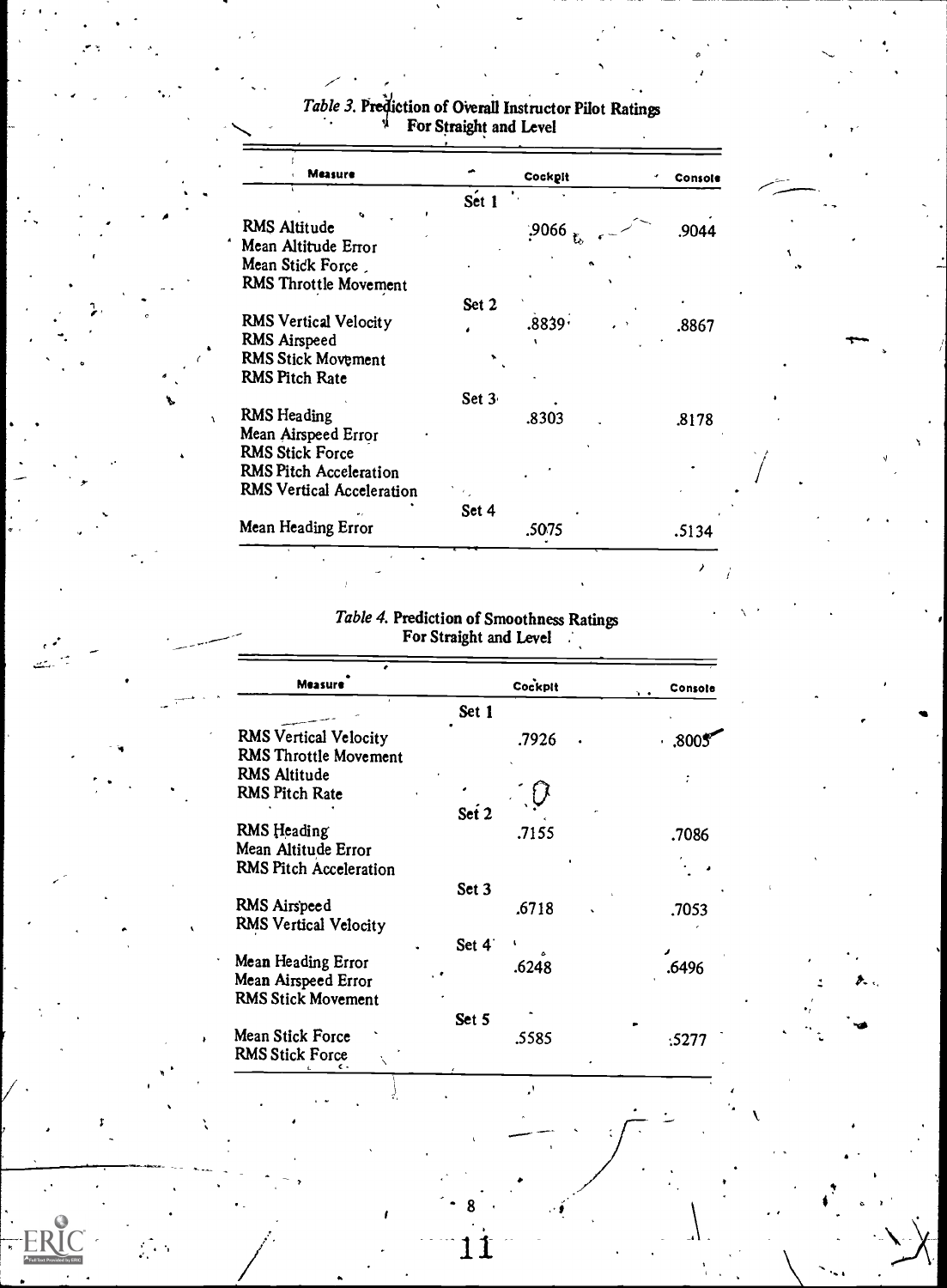. Four subsets of variables were selected which were predictive of the overall ratings. The first subset consisting of RMS altitude, mean altitude error, mean stick force, and RMS throttle movement yielded a multiple  $R$  of .9066. The correlation between the predicted score (using the equation developed for the cockpit rating) and the console rating was .9044. Similar degrees of correspondence were obtained for remaining subsets of predictions. For smoothness, five subsets of predictors were identified. Again, high  $\mathbf{r}$ , where  $\mathbf{r}$ degrees of correspondence were obtained between the multiple Rs developed for the cockpit ratings and the bsequent correlation between predicted scores arid the console ratings.

pr.,

The results of the first study were highly encouraging and seemed to warrant the. following conclusions. First, instructor pilots are highly consistent in their evaluations of performance. Consequently, it is possible to use such evaluations as one criterion against which to validate objective measures of performance. Second, the objective measures of performance developed for straight and level will reliably predict instructor evaluations. The demonstration of such predictive validity suggested the approach taken to be a reasonable one. To further evaluate the proposed syssem, a second study was undertaken.

### Preliminary Evaluation - Study II

Scenarios were developed and the performance measurement software written for the following maneuvers. change of airspeed, constant airspeed climbs/descents, rate climbs/descents, and the steep tum. Similar rating forms were developed for each maneuver and the simultaneous cockpit/console evaluation procedures followed. Four T-37 instructors were the raters-two alternating at the console and the other two alternating in the cockpit. Ten subjects were used in the second study, again representing a wide rappe of skills. Four student pilots in T-37 training, three T-37 IPs, and three civilians were included. Each subject flew the following set of maneuvers: three airspeed changes; one constant airspeed climb; one constant airspeed descent, one rate climb; one rate 'descent; and three steep turns. For each climb/descent a level-off to altitude was required.

Inter-rater correlations were computed for each maneuver and are presented in Table 5. As indicated, the data for climbs and descents were pooled. Overall inter-rater'correlations were computed for categories which were rated for all maneuvers. The data indicates substantial agreement among the raters, especially for the overall and smoothness ratings, even though the values were somewhat less than obtained for straight-and-level. Several possible reasons for the lowered inter-rater correlations should be mentioned. First, the maneuvers in the second study were of increased complexity. Since these maneuvers require several transitions in addition to a steady state condition, the instructor's job of monitoring all the relevant parameters is increased. Likewise, the performance of transitions from one steady state to another increases the number of cues available to the rater within the cockpit. A second-possibility concerns rater bias. It is possible that different subjective criteria were used in ratings of the T-37 IPs as opposed to students. An examination of the ratings of one of the IP's performance records yielded large discrepancies between the cockpit and console ratings. The objective measures appeared to agree with the cockpit ratings in that the performance was quite good. However, according to the console rater, the performance was considered to be unsatisfactory: Such data strongly suggest the possibility of rater bias.

| <b>Measure</b>      | <b>Change of</b><br>Airspeed' | <b>CAS</b><br>Climb/Descent | <b>Rate</b><br>$3 - $ Climb/Descent | <b>Steep</b><br>Turn | Overall |  |
|---------------------|-------------------------------|-----------------------------|-------------------------------------|----------------------|---------|--|
|                     |                               |                             |                                     |                      |         |  |
| Altitude Control    | .7714                         | .6334                       | .7740                               | .6935 .              | .7279   |  |
| Airspeed Control    | .7763                         | .4818                       | .8078                               | .4238                | .6758   |  |
| Heading Control     | .6121                         | .8987                       | .7534                               |                      |         |  |
| Rate Control        |                               |                             | .6272                               |                      |         |  |
| <b>Bank</b> Control |                               |                             |                                     | .7743                |         |  |
| Overall             | .7741                         | .6822                       | .8045                               | 弘<br>.7721           | .7716.  |  |
| Smoothness          | .7311.                        | .7055                       | .9661                               | .8592                | .8368⁄  |  |

Table 5. Inter-Rater Correlations for Study II

+ Not computed for maneuver.

Not computed since item not rated in all maneuvers.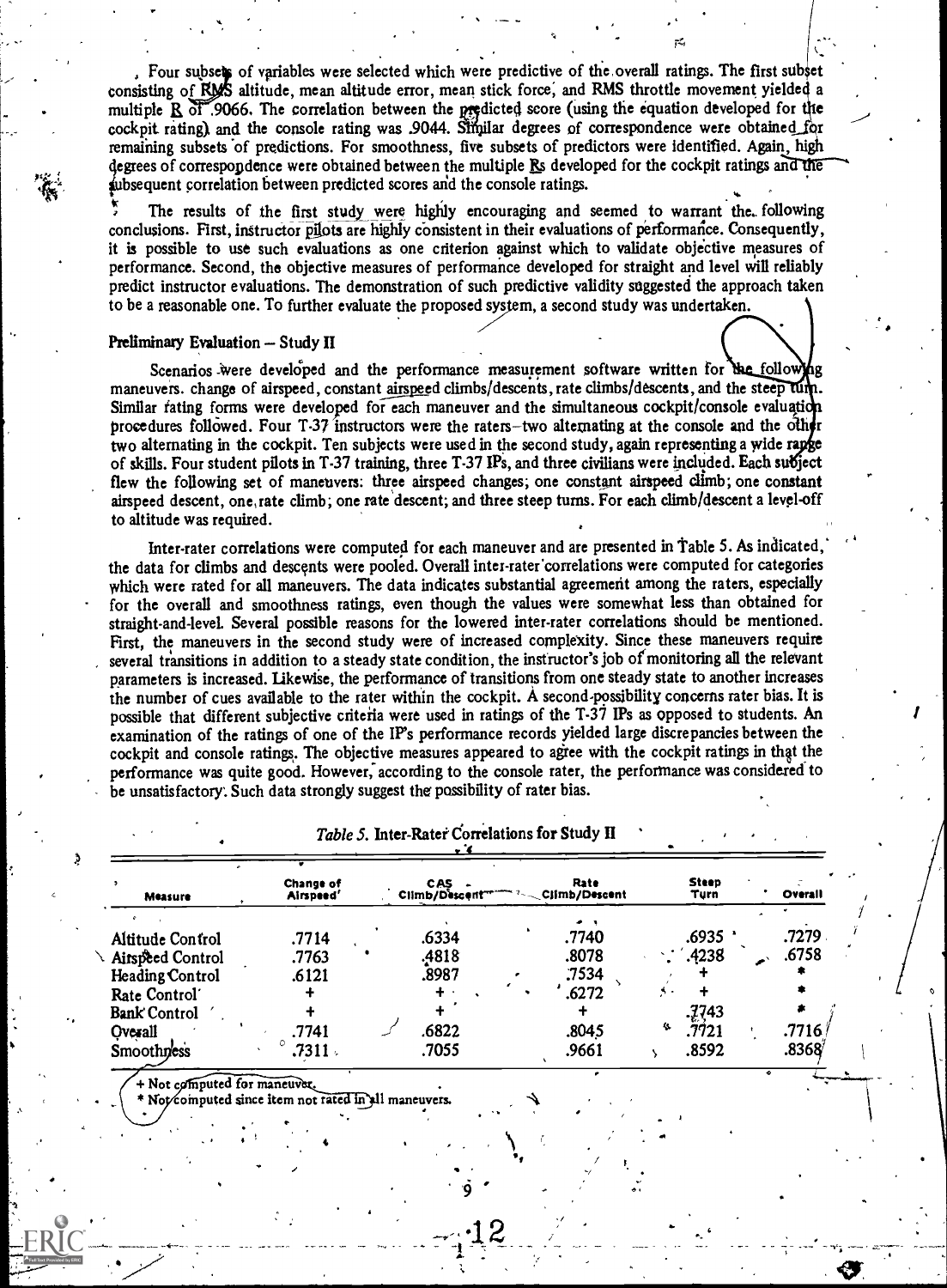correlations between each of the objective measures and the overall and smoothness ratings for each maneuver were computed and presented in Table 6. In this case, the ratings from the  $\mathbb{R}$  in the cockpit were used as the criteria. A perusal of the data warrants several conclusions. As expected, parameters reflecting performance of the criterion objectives were most related to the ratings. Likewise, the RMS values about the ideal were correlated more highly than mean deviations. The only exception was RMS bank error. In this case, an error in the computing software was discovered, thereby invalidating the resulting measure.

A forward selection regression analysis was computed in an attempt to develop prediction equations for the overall steep turn rating. The steep turn was selected since it represented the most difficult of the maneuvers tested. The initial subset of seven variables selected by the procedure yielded a multiple  $R$  of .8820 This equation was then used to predict the console ratings. The obtained correlation between predicted and observed console ratings was .9137. Again, multiple subsets were isolated which we predictive of the criterion. Although not verified, it seems likely that similar sets of prediction equations could have been measures developed are highly predictive of instructor ratings, thereby demonstrating the validity of the present approach to measurement.

A further set of analyses were computed in order to relate the objective measures to the instructor evaluations. Performance records for all maneuvers were pooled and placed into groups according to the evaluation of the cockpit instructor. Four groups were defined according to the grade assigned of U, F, G, or E. Descriptive statistics were then computed for each of the four groups. The results are presented in Table 7. Measures for rate of climb and bank were deleted due to the small number of cases within each of the groups. An examination of the data warrants several conclusions. First, it is apparent that there are clearly defined trends for a number of the objective measures across the four groups. There are clear cut decreases in root mean square for airspeed, heading, and altitude as a function of the subjective ratings.<br>Likewise, there are decreases in the variability across subjects. Consequently, lowered ratings are characterized by increasing within.subject error as well as, increasing between-subject variability. Such data reflect the fact that there is one way to execute the maneuver correctly, but many ways to commut errors and therefore receive a lower evaluation.

The results also verified the assumption that superior maneuver performance involves the minimization of\_control inputs. Performances rated excellent were those which minimized the amount of stick movements and also minimized stick deviation from the null position. Furthermore, superior experience example performance was also characterized by minimum amount of control force, or, in other wards, the efficient stick movements and also minimized stick deviation from the null position. Furthermore, superior use of trim: While stick inputs were found to be related to rated performance, throttle movements were not. Of the proposed measures of smoothness only pitch rate, vertical velocity and, vertical acceleration were related to rated performance. Again, the pattern of decreasing means and variances was found.

As discussed previously, a requirement of the measurement system is that it reliably discrimingly between pilots of different experience levels. In this case, depending on their previous flying experience, subjects were pl computed. For example, the statistics for heading measures were based on all maneuvers except the steep tum. The results indicate that a substantial number of the objective measures will differentiate between the two groups. Generally, the inexperienced group was characterized by higher error scores and much greater variability. For the steady state parameters, the RMS error scores were more discriminative than the mean error scores.

#### Implications

The results of these two evaluation studies warrant a number of condusions. First, the data suggest<br>the approach taken to be a viable one. The assumptions concerning superior maneuver performance have<br>been corroborated by minimizing rates and accelerations-at least in the pitch and Z axes, and (3) minimizing control inputs. In other words, superior performance involves getting the job done, doing it smoothly, and with a least amount of effort.

4

 $\epsilon$  , the contract of the contract of the contract of the contract of the contract of the contract of the contract of the contract of the contract of the contract of the contract of the contract of the contract of the co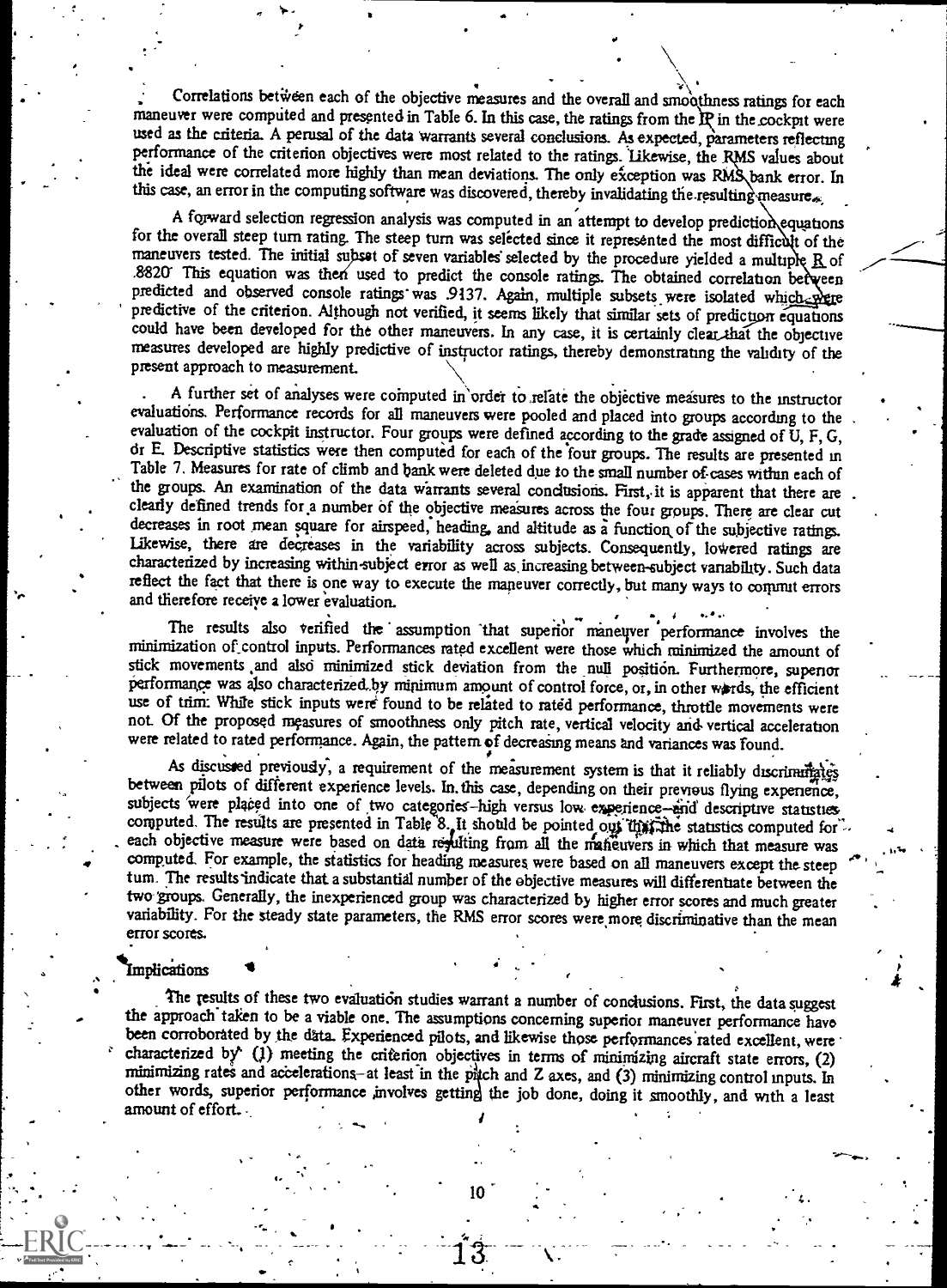| $-1279$<br>$-.6483$<br>$-4145$<br>$-6112$<br><b>Steep Turn</b><br>$-0.0384*$<br>.0506<br>$-4528$<br>$-5435$<br>$-0.385$<br>.0953<br>$-4225$<br>.5580<br>$-.5375$<br>$-6380$<br>$-3475$<br>.1395<br>$-3122$<br>$-.5375$<br>.1282<br>$-4787$<br>-.2322<br>$-0.6077$<br>Tarard<br>÷<br>ż<br>١<br><b>Smoothness</b><br>$-0618$<br>0709<br>$-.5205$<br>-.6975<br>$-.3530$<br>$-7036$<br>$-.3332$<br>$-4763$<br>$-8145$<br>$-7437$<br>$-8312$<br>.0013<br>0545<br>$-7620$<br>$-7899$<br>0108<br>$-7193$<br>$-.6303$<br>$-4081$<br>$156b -$<br>÷<br>Rate Climb/Descent<br>$-0199$<br>$-5514$<br>.0406<br>$-5170$<br>$-7136$<br>$-1729$<br>$-6630$<br>$-8029$<br>$-6836$<br>$-6315$<br>$-6868$<br>$-3194$<br>$-4920$<br>$-1827$<br>$-4776$<br>$-6670$<br>$-6649$<br>$-0.0946$<br>$-0.2851$<br>$-0681$<br>Overall<br>Smoothness<br>.0016<br>.3378<br>.6090<br>0839<br>4762<br>.2295<br>$-1134$<br>.2582<br>0799<br>$-.1343$<br>.3374<br>$0$ C<br>$+0.470$<br>$-0702$<br>0594<br>$-3614$<br>.1081<br>.4755<br>$-2901$<br><b>CAS Climb/Descent</b><br>.2559<br>3286<br>$0660 -$<br>3484<br>$-6364$<br>$-1161$<br>0753<br>.2130<br>$-5690$<br>$-2475$<br>$-2476$<br>.3325<br>$-.5090$<br>$-4104$<br>$-0164$<br>$-1641$<br>.0527<br>.1021<br>Overall<br><b>Sroothness</b><br>5645<br>$-6120$<br>$-2394$<br>$-4875$<br>$-3372$<br>.1202<br>$-2214$<br>$-6386$<br>$-6512$<br>0959<br>$-0.0274$<br>$-0636$<br>$-6856$<br>$-2823$<br>$-.4144$<br>$-1401$<br>0411<br>.1377<br>ge of Airpred.<br>* Measure incorrectly computed due to software error.<br>໑<br>0<br>$-1542$<br>$-2898$<br>$-1658$<br>$-.5854$<br>.2804<br>$-.5463$<br>$-004$<br>$\mathbf{g}$<br>$-266$<br>$-246$<br>$-114$<br>$-198$<br>$-.026.$<br>.,606<br>$-313$<br>$-674$<br>$-708.$<br>$-231$<br>Overall<br>+ Not computed for maneuver.<br>Fore-Aft Stick Position<br>RMS Lateral Stick Position<br>RMS Vertical Acceleration<br>RMS Throttle Movement<br>RMS Pitch Acceleration<br>RMS Roll Accoleration<br><b>RMS Vertical Volocity</b><br>RMS Stick Movement<br>Measure<br>Moan Airspeed Error<br>Moan Altitude Error<br>Mean Heading Error<br>Mean Stick Force<br>RMS Stick Force<br>Mean Bank Error<br>RMS Pitch Rate<br>Mean Rate Error<br>RMS Roll Rate<br>RMS Altitude<br>RMS Airspeed<br>RMS Heading<br>RMS Bank<br>RMS Rate<br>Ċ<br>RMS <sub>1</sub> | Table     |  | 6. Correlations of Objective Measures with Instructor Ratings for Study II |  |                      |
|-------------------------------------------------------------------------------------------------------------------------------------------------------------------------------------------------------------------------------------------------------------------------------------------------------------------------------------------------------------------------------------------------------------------------------------------------------------------------------------------------------------------------------------------------------------------------------------------------------------------------------------------------------------------------------------------------------------------------------------------------------------------------------------------------------------------------------------------------------------------------------------------------------------------------------------------------------------------------------------------------------------------------------------------------------------------------------------------------------------------------------------------------------------------------------------------------------------------------------------------------------------------------------------------------------------------------------------------------------------------------------------------------------------------------------------------------------------------------------------------------------------------------------------------------------------------------------------------------------------------------------------------------------------------------------------------------------------------------------------------------------------------------------------------------------------------------------------------------------------------------------------------------------------------------------------------------------------------------------------------------------------------------------------------------------------------------------------------------------------------------------------------------------------------------------------------------------------------------------------------------------------------------------------------------------------------|-----------|--|----------------------------------------------------------------------------|--|----------------------|
|                                                                                                                                                                                                                                                                                                                                                                                                                                                                                                                                                                                                                                                                                                                                                                                                                                                                                                                                                                                                                                                                                                                                                                                                                                                                                                                                                                                                                                                                                                                                                                                                                                                                                                                                                                                                                                                                                                                                                                                                                                                                                                                                                                                                                                                                                                                   | n<br>Shan |  |                                                                            |  | Smoothness           |
|                                                                                                                                                                                                                                                                                                                                                                                                                                                                                                                                                                                                                                                                                                                                                                                                                                                                                                                                                                                                                                                                                                                                                                                                                                                                                                                                                                                                                                                                                                                                                                                                                                                                                                                                                                                                                                                                                                                                                                                                                                                                                                                                                                                                                                                                                                                   |           |  |                                                                            |  |                      |
|                                                                                                                                                                                                                                                                                                                                                                                                                                                                                                                                                                                                                                                                                                                                                                                                                                                                                                                                                                                                                                                                                                                                                                                                                                                                                                                                                                                                                                                                                                                                                                                                                                                                                                                                                                                                                                                                                                                                                                                                                                                                                                                                                                                                                                                                                                                   |           |  |                                                                            |  | $-1776$              |
|                                                                                                                                                                                                                                                                                                                                                                                                                                                                                                                                                                                                                                                                                                                                                                                                                                                                                                                                                                                                                                                                                                                                                                                                                                                                                                                                                                                                                                                                                                                                                                                                                                                                                                                                                                                                                                                                                                                                                                                                                                                                                                                                                                                                                                                                                                                   |           |  |                                                                            |  |                      |
|                                                                                                                                                                                                                                                                                                                                                                                                                                                                                                                                                                                                                                                                                                                                                                                                                                                                                                                                                                                                                                                                                                                                                                                                                                                                                                                                                                                                                                                                                                                                                                                                                                                                                                                                                                                                                                                                                                                                                                                                                                                                                                                                                                                                                                                                                                                   |           |  |                                                                            |  |                      |
|                                                                                                                                                                                                                                                                                                                                                                                                                                                                                                                                                                                                                                                                                                                                                                                                                                                                                                                                                                                                                                                                                                                                                                                                                                                                                                                                                                                                                                                                                                                                                                                                                                                                                                                                                                                                                                                                                                                                                                                                                                                                                                                                                                                                                                                                                                                   |           |  |                                                                            |  | .5400                |
|                                                                                                                                                                                                                                                                                                                                                                                                                                                                                                                                                                                                                                                                                                                                                                                                                                                                                                                                                                                                                                                                                                                                                                                                                                                                                                                                                                                                                                                                                                                                                                                                                                                                                                                                                                                                                                                                                                                                                                                                                                                                                                                                                                                                                                                                                                                   |           |  |                                                                            |  | $-.5320$             |
|                                                                                                                                                                                                                                                                                                                                                                                                                                                                                                                                                                                                                                                                                                                                                                                                                                                                                                                                                                                                                                                                                                                                                                                                                                                                                                                                                                                                                                                                                                                                                                                                                                                                                                                                                                                                                                                                                                                                                                                                                                                                                                                                                                                                                                                                                                                   |           |  |                                                                            |  | $-.6121$             |
|                                                                                                                                                                                                                                                                                                                                                                                                                                                                                                                                                                                                                                                                                                                                                                                                                                                                                                                                                                                                                                                                                                                                                                                                                                                                                                                                                                                                                                                                                                                                                                                                                                                                                                                                                                                                                                                                                                                                                                                                                                                                                                                                                                                                                                                                                                                   |           |  |                                                                            |  | $-2136$ <sup>*</sup> |
|                                                                                                                                                                                                                                                                                                                                                                                                                                                                                                                                                                                                                                                                                                                                                                                                                                                                                                                                                                                                                                                                                                                                                                                                                                                                                                                                                                                                                                                                                                                                                                                                                                                                                                                                                                                                                                                                                                                                                                                                                                                                                                                                                                                                                                                                                                                   |           |  |                                                                            |  |                      |
|                                                                                                                                                                                                                                                                                                                                                                                                                                                                                                                                                                                                                                                                                                                                                                                                                                                                                                                                                                                                                                                                                                                                                                                                                                                                                                                                                                                                                                                                                                                                                                                                                                                                                                                                                                                                                                                                                                                                                                                                                                                                                                                                                                                                                                                                                                                   |           |  |                                                                            |  |                      |
|                                                                                                                                                                                                                                                                                                                                                                                                                                                                                                                                                                                                                                                                                                                                                                                                                                                                                                                                                                                                                                                                                                                                                                                                                                                                                                                                                                                                                                                                                                                                                                                                                                                                                                                                                                                                                                                                                                                                                                                                                                                                                                                                                                                                                                                                                                                   |           |  |                                                                            |  | .1761                |
|                                                                                                                                                                                                                                                                                                                                                                                                                                                                                                                                                                                                                                                                                                                                                                                                                                                                                                                                                                                                                                                                                                                                                                                                                                                                                                                                                                                                                                                                                                                                                                                                                                                                                                                                                                                                                                                                                                                                                                                                                                                                                                                                                                                                                                                                                                                   |           |  |                                                                            |  |                      |
|                                                                                                                                                                                                                                                                                                                                                                                                                                                                                                                                                                                                                                                                                                                                                                                                                                                                                                                                                                                                                                                                                                                                                                                                                                                                                                                                                                                                                                                                                                                                                                                                                                                                                                                                                                                                                                                                                                                                                                                                                                                                                                                                                                                                                                                                                                                   |           |  |                                                                            |  |                      |
|                                                                                                                                                                                                                                                                                                                                                                                                                                                                                                                                                                                                                                                                                                                                                                                                                                                                                                                                                                                                                                                                                                                                                                                                                                                                                                                                                                                                                                                                                                                                                                                                                                                                                                                                                                                                                                                                                                                                                                                                                                                                                                                                                                                                                                                                                                                   |           |  |                                                                            |  | $-3969$              |
|                                                                                                                                                                                                                                                                                                                                                                                                                                                                                                                                                                                                                                                                                                                                                                                                                                                                                                                                                                                                                                                                                                                                                                                                                                                                                                                                                                                                                                                                                                                                                                                                                                                                                                                                                                                                                                                                                                                                                                                                                                                                                                                                                                                                                                                                                                                   |           |  |                                                                            |  | $-7771$              |
|                                                                                                                                                                                                                                                                                                                                                                                                                                                                                                                                                                                                                                                                                                                                                                                                                                                                                                                                                                                                                                                                                                                                                                                                                                                                                                                                                                                                                                                                                                                                                                                                                                                                                                                                                                                                                                                                                                                                                                                                                                                                                                                                                                                                                                                                                                                   |           |  |                                                                            |  | $-.6121$             |
|                                                                                                                                                                                                                                                                                                                                                                                                                                                                                                                                                                                                                                                                                                                                                                                                                                                                                                                                                                                                                                                                                                                                                                                                                                                                                                                                                                                                                                                                                                                                                                                                                                                                                                                                                                                                                                                                                                                                                                                                                                                                                                                                                                                                                                                                                                                   |           |  |                                                                            |  | $-2137$              |
|                                                                                                                                                                                                                                                                                                                                                                                                                                                                                                                                                                                                                                                                                                                                                                                                                                                                                                                                                                                                                                                                                                                                                                                                                                                                                                                                                                                                                                                                                                                                                                                                                                                                                                                                                                                                                                                                                                                                                                                                                                                                                                                                                                                                                                                                                                                   |           |  |                                                                            |  | .0723                |
|                                                                                                                                                                                                                                                                                                                                                                                                                                                                                                                                                                                                                                                                                                                                                                                                                                                                                                                                                                                                                                                                                                                                                                                                                                                                                                                                                                                                                                                                                                                                                                                                                                                                                                                                                                                                                                                                                                                                                                                                                                                                                                                                                                                                                                                                                                                   |           |  |                                                                            |  | .0857                |
|                                                                                                                                                                                                                                                                                                                                                                                                                                                                                                                                                                                                                                                                                                                                                                                                                                                                                                                                                                                                                                                                                                                                                                                                                                                                                                                                                                                                                                                                                                                                                                                                                                                                                                                                                                                                                                                                                                                                                                                                                                                                                                                                                                                                                                                                                                                   |           |  |                                                                            |  | $-4521$              |
|                                                                                                                                                                                                                                                                                                                                                                                                                                                                                                                                                                                                                                                                                                                                                                                                                                                                                                                                                                                                                                                                                                                                                                                                                                                                                                                                                                                                                                                                                                                                                                                                                                                                                                                                                                                                                                                                                                                                                                                                                                                                                                                                                                                                                                                                                                                   |           |  |                                                                            |  | $-3116$              |
|                                                                                                                                                                                                                                                                                                                                                                                                                                                                                                                                                                                                                                                                                                                                                                                                                                                                                                                                                                                                                                                                                                                                                                                                                                                                                                                                                                                                                                                                                                                                                                                                                                                                                                                                                                                                                                                                                                                                                                                                                                                                                                                                                                                                                                                                                                                   |           |  |                                                                            |  |                      |
|                                                                                                                                                                                                                                                                                                                                                                                                                                                                                                                                                                                                                                                                                                                                                                                                                                                                                                                                                                                                                                                                                                                                                                                                                                                                                                                                                                                                                                                                                                                                                                                                                                                                                                                                                                                                                                                                                                                                                                                                                                                                                                                                                                                                                                                                                                                   |           |  |                                                                            |  |                      |
|                                                                                                                                                                                                                                                                                                                                                                                                                                                                                                                                                                                                                                                                                                                                                                                                                                                                                                                                                                                                                                                                                                                                                                                                                                                                                                                                                                                                                                                                                                                                                                                                                                                                                                                                                                                                                                                                                                                                                                                                                                                                                                                                                                                                                                                                                                                   |           |  |                                                                            |  |                      |

\* Measure incorrectly computed due to software error.<br>+ Not computed for maneuver.<br>○

'

 $\dot{1}\dot{4}$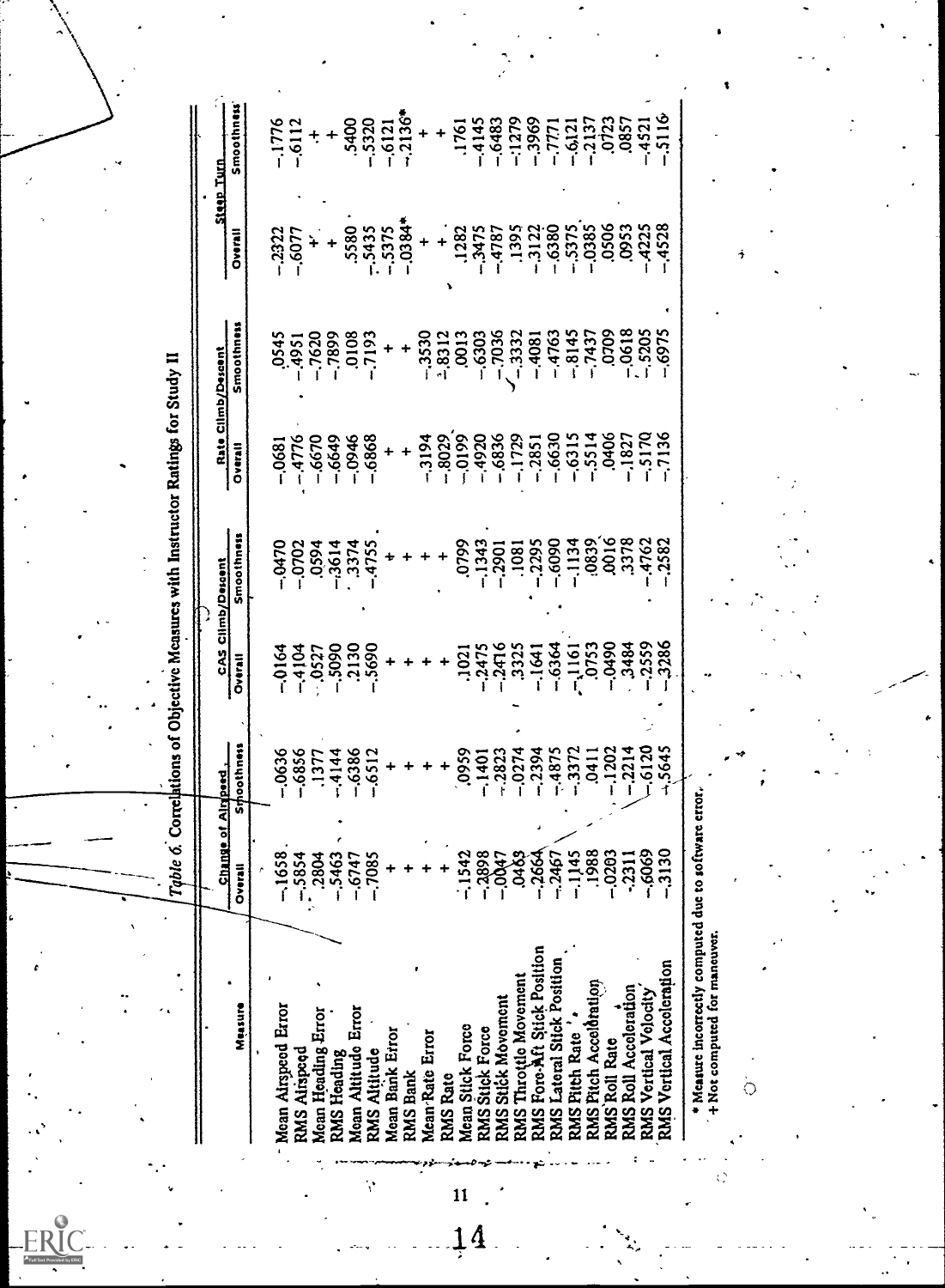A. A. Table 7. Descriptive Statistics of Objective Measures for Each Rating Category rties.

| Measure,                           | ־           |                                                                                                                                                                                                                                                                                             | G                                                                                                                          |                                                                                                                                                                                                                                                                                                                                        | c<br>a |                                                                                                                                                                                                                                   | G |  |
|------------------------------------|-------------|---------------------------------------------------------------------------------------------------------------------------------------------------------------------------------------------------------------------------------------------------------------------------------------------|----------------------------------------------------------------------------------------------------------------------------|----------------------------------------------------------------------------------------------------------------------------------------------------------------------------------------------------------------------------------------------------------------------------------------------------------------------------------------|--------|-----------------------------------------------------------------------------------------------------------------------------------------------------------------------------------------------------------------------------------|---|--|
|                                    |             |                                                                                                                                                                                                                                                                                             |                                                                                                                            |                                                                                                                                                                                                                                                                                                                                        |        |                                                                                                                                                                                                                                   |   |  |
| Mean Airspeed                      | 6,2029      |                                                                                                                                                                                                                                                                                             |                                                                                                                            |                                                                                                                                                                                                                                                                                                                                        |        |                                                                                                                                                                                                                                   |   |  |
| <b>UMS Airspeed</b>                | 12,3590     |                                                                                                                                                                                                                                                                                             |                                                                                                                            |                                                                                                                                                                                                                                                                                                                                        |        |                                                                                                                                                                                                                                   |   |  |
| Mean Heading                       | $-1.8377$   |                                                                                                                                                                                                                                                                                             |                                                                                                                            |                                                                                                                                                                                                                                                                                                                                        |        |                                                                                                                                                                                                                                   |   |  |
| <b>RMS Heading</b>                 | 8.0273      |                                                                                                                                                                                                                                                                                             |                                                                                                                            |                                                                                                                                                                                                                                                                                                                                        |        |                                                                                                                                                                                                                                   |   |  |
| Mean Altitude                      | $-291.4250$ |                                                                                                                                                                                                                                                                                             |                                                                                                                            |                                                                                                                                                                                                                                                                                                                                        |        |                                                                                                                                                                                                                                   |   |  |
| MS Altitude                        | 686.9624    |                                                                                                                                                                                                                                                                                             |                                                                                                                            |                                                                                                                                                                                                                                                                                                                                        |        |                                                                                                                                                                                                                                   |   |  |
| <b>Stick Force</b><br>Mean '       | -2.2373     |                                                                                                                                                                                                                                                                                             |                                                                                                                            |                                                                                                                                                                                                                                                                                                                                        |        |                                                                                                                                                                                                                                   |   |  |
| <b>RMS</b> Stick Force             | 5.2705      |                                                                                                                                                                                                                                                                                             |                                                                                                                            |                                                                                                                                                                                                                                                                                                                                        |        |                                                                                                                                                                                                                                   |   |  |
| <b>UMS Stick Movement</b>          | 3910        |                                                                                                                                                                                                                                                                                             |                                                                                                                            |                                                                                                                                                                                                                                                                                                                                        |        |                                                                                                                                                                                                                                   |   |  |
| RMS Throttle Movement              | 5958        |                                                                                                                                                                                                                                                                                             |                                                                                                                            |                                                                                                                                                                                                                                                                                                                                        |        |                                                                                                                                                                                                                                   |   |  |
| <b>UMS Fore-Aft Stick Position</b> | 3.2308      |                                                                                                                                                                                                                                                                                             |                                                                                                                            |                                                                                                                                                                                                                                                                                                                                        |        |                                                                                                                                                                                                                                   |   |  |
| <b>UMS</b> Lateral Stick Position  | 6336        |                                                                                                                                                                                                                                                                                             |                                                                                                                            |                                                                                                                                                                                                                                                                                                                                        |        |                                                                                                                                                                                                                                   |   |  |
| Pitch Rate<br><b>EXNS</b>          | 4.9255      |                                                                                                                                                                                                                                                                                             |                                                                                                                            |                                                                                                                                                                                                                                                                                                                                        |        |                                                                                                                                                                                                                                   |   |  |
| <b>UMS Pitch Acceleration</b>      | 29.7499     |                                                                                                                                                                                                                                                                                             |                                                                                                                            |                                                                                                                                                                                                                                                                                                                                        |        |                                                                                                                                                                                                                                   |   |  |
| <b>Roll Rate</b><br><b>SWS</b>     | 4012        |                                                                                                                                                                                                                                                                                             |                                                                                                                            |                                                                                                                                                                                                                                                                                                                                        |        |                                                                                                                                                                                                                                   |   |  |
| Roll Acceleration<br><b>ENR3</b>   | 5806        |                                                                                                                                                                                                                                                                                             |                                                                                                                            |                                                                                                                                                                                                                                                                                                                                        |        |                                                                                                                                                                                                                                   |   |  |
| <b>UMS Vertical Velocity</b>       | 205.0500    |                                                                                                                                                                                                                                                                                             |                                                                                                                            |                                                                                                                                                                                                                                                                                                                                        |        |                                                                                                                                                                                                                                   |   |  |
| Vertical Acceleration<br>.<br>3MS  | 3.2379      | $\begin{array}{l} 1.6395 \\ 0.4086 \\ 0.4087 \\ 0.1337 \\ 0.3133 \\ 0.4083 \\ 0.3137 \\ 0.4033 \\ 0.4034 \\ 0.4034 \\ 0.4034 \\ 0.4034 \\ 0.4034 \\ 0.4034 \\ 0.4034 \\ 0.4034 \\ 0.4034 \\ 0.4034 \\ 0.4034 \\ 0.4034 \\ 0.4034 \\ 0.4034 \\ 0.4034 \\ 0.4034 \\ 0.4034 \\ 0.4034 \\ 0.40$ | $.3516\n.39006\n.43712107\n.4437\n.453712107\n.453712107\n.453712107\n.453712107\n.453712108\n.49621\n.4965\n.4965\n.4965$ | $\begin{array}{r} 2805 \\ 2.2694 \\ -1.4533 \\ -1.4533 \\ -1.4533 \\ -1.121 \\ -1.121 \\ -1.123 \\ -1.125 \\ -1.125 \\ -1.125 \\ -1.125 \\ -1.125 \\ -1.125 \\ -1.125 \\ -1.125 \\ -1.125 \\ -1.23 \\ -1.23 \\ -1.23 \\ -1.23 \\ -1.23 \\ -1.23 \\ -1.23 \\ -1.23 \\ -1.23 \\ -1.23 \\ -1.23 \\ -1.23 \\ -1.23 \\ -1.23 \\ -1.23 \\ -$ |        | $373284$<br>$33648$<br>$3538784$<br>$3537374$<br>$353737$<br>$353737$<br>$353737$<br>$353737$<br>$353737$<br>$353737$<br>$353737$<br>$353737$<br>$353737$<br>$353737$<br>$353737$<br>$353737$<br>$353737$<br>$353737$<br>$353737$ |   |  |
|                                    |             |                                                                                                                                                                                                                                                                                             |                                                                                                                            |                                                                                                                                                                                                                                                                                                                                        |        |                                                                                                                                                                                                                                   |   |  |
|                                    |             |                                                                                                                                                                                                                                                                                             |                                                                                                                            |                                                                                                                                                                                                                                                                                                                                        |        |                                                                                                                                                                                                                                   |   |  |
|                                    |             |                                                                                                                                                                                                                                                                                             |                                                                                                                            |                                                                                                                                                                                                                                                                                                                                        |        |                                                                                                                                                                                                                                   |   |  |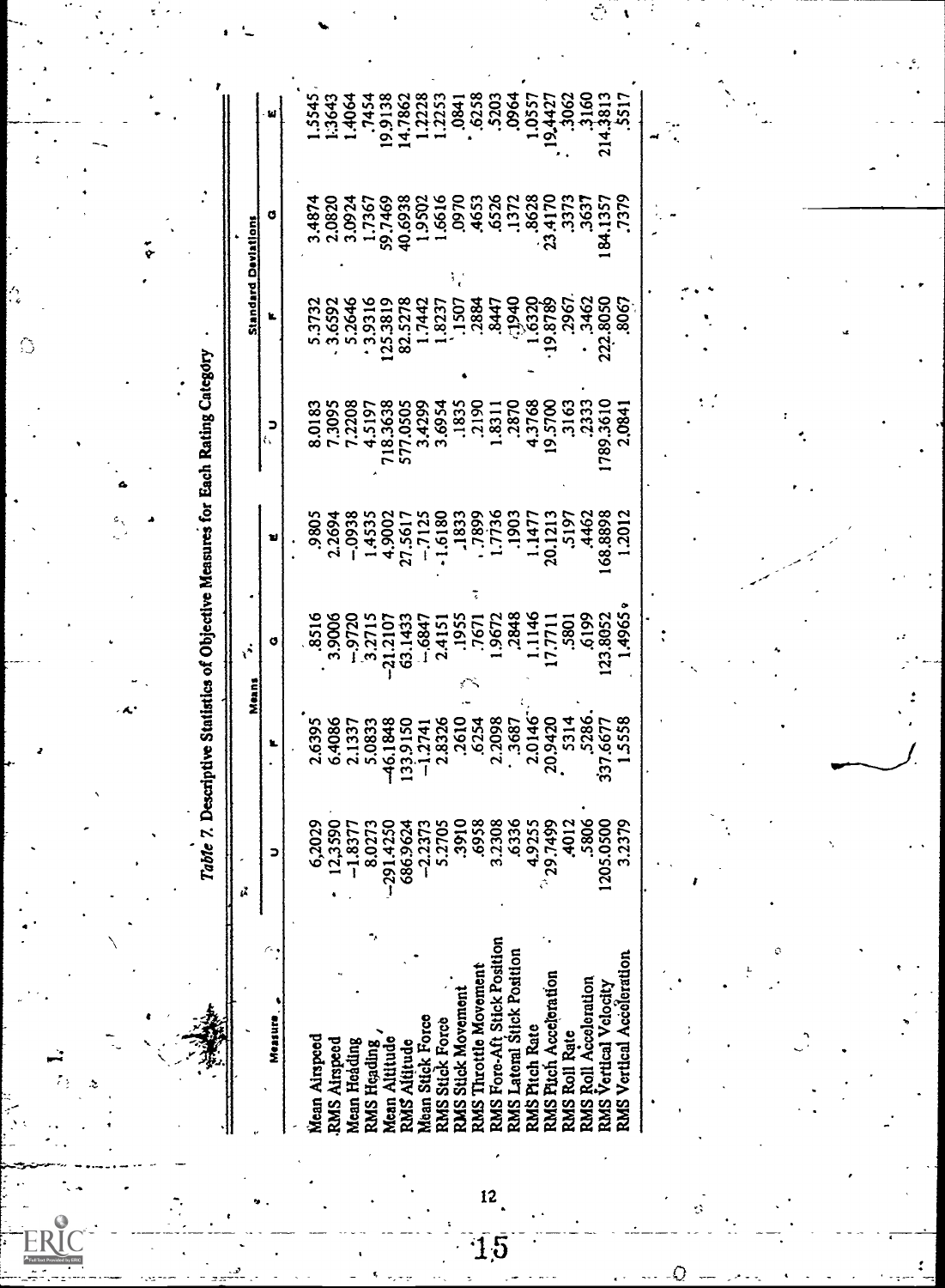|                                 | Experience  |          | Inexperienced |           |
|---------------------------------|-------------|----------|---------------|-----------|
| Méasure                         | Mean        | S.D.     | Mtan          | S.D.      |
| سمو                             |             |          |               |           |
| Mean Airspeed                   | 1.4730<br>4 | 2.5232   | 2.3486        | 6.1876    |
| RMS Airspeed                    | 3.4929      | 2.0878   | 6.7856        | 5.0718    |
| Mean Heading                    | $-.1843$    | 2.2824   | .6084         | 5.4465    |
| RMS Heading                     | 2.1827      | 1.4071   | 5.1275        | 3.6841    |
| Mean Altitude                   | $-21.6591$  | 77.8214  | $-71.5790$    | 316.2510  |
| RMS Altitude                    | $-67.5192$  | 67.3319  | 193.8939      | 322.1645  |
| Mean Climb Rate                 | .1610       | 1.4210   | .9480         | 2.7849    |
| المحدث<br>RMS Climb Rate        | 2.3482      | .8100    | 4.4623        | 1.5058    |
| Mean Bank                       | 1.4191      | .8855    | 4.1372        | 3.5044    |
| Mean Stick Force                | -.9480      | 1.9727   | $-1.0806$     | 2.0091    |
| <b>RMS Stick Force</b>          | 2.4354      | 1.7274   | 2.8486        | 2.3823    |
| RMS Stick Movement              | .1847       | .1009    | .2778         | .1514     |
| RMS Throttle Movement           | t<br>.6668  | .4829    | . .7679       | $-3872$   |
| RMS Fore-Aft Stick Position     | 2.0347      | .6661    | 2.1971        | 1.1259    |
| RMS Lateral Stick Position<br>Ð | .2517       | .1356    | 3968          | .2294     |
| <b>Pitch Rate</b>               | 1.0769      | .9846    | .2.3859<br>w  | 2.4821    |
| Pitch Acceleration              | 18.2833     | 23.9736  | 22,1778       | 18.4969   |
| Roll Rate                       | .5146       | $-3078$  | .5749         | .3257     |
| Roll Acceleration               | .5670       | .3494.   | .5420         | .3432     |
| Vertical Vélocity               | 172.3421    | 208.9697 | 409.9243      | 825.0552  |
| Vertical Acceleration           | 1,5010      | .7557    | 1.7047<br>t   | $-1.2598$ |

### Table 8. Comparison of Objective Measures for Experienced And Inexperienced Pilots

Second, the data indicate that instructor evaluations are a usable criterion for future measurement system development. The relatively high levels of agreement between the cockpit and console ratings are particularly encouraging since the availability of cues was radically different for each rater. The console rater only had access to the repeater instruments while the instructor in the cockpit could observe the students' behavior in addition to the flight instruments. Furthermore, kinesthetic cues were also available to the cockpit rater. The importance of these different cue sources in instructor evaluations is an area which should be addressed in future research studies.

Third, the objectively derived measures were shown to possess a certain degree of validity. Significant correlations between these measures and instructor evaluations were obtained. Furthermore, the measures were shown to discriminate between pilots of different experience levels. These results are most , encouraging and convincingly demonstrate the fruitfulness of the present approach.

Fourth, the results provide some insight into the manner in which instructors assign grades. A  $\zeta$  hierarchical model seems most consistent with the data. To receive an excellent (E) rating, errors on the critical parameters must all be low. As the quality of the rating decreases, the potential for different errors increase. In fact, it is possible to commit error involving one parameter, control the others quite well, and still receive a low evaluation. This suggests that both the number and degree of error are important. The investigation of instructors grading strategies is another prime, area for future research.

Fifth, the results provide preliminary data concerning the simplification of the present set of parameters. As expected, parameters reflecting performance of the criterion objectives yielded the highest validity coefficients. However, measures of mean error were not as effective as root mean square error Furthermore, a number of the proposed measures of smoothness did not produce any significant relationships. Roll rate, roll acceleration, and pitch acceleration were not related to either instructor ratings or experience level. Likewise, throttle movements were not found to be important.

13

 $G$  is a contribution of  $G$  . In the  $G$